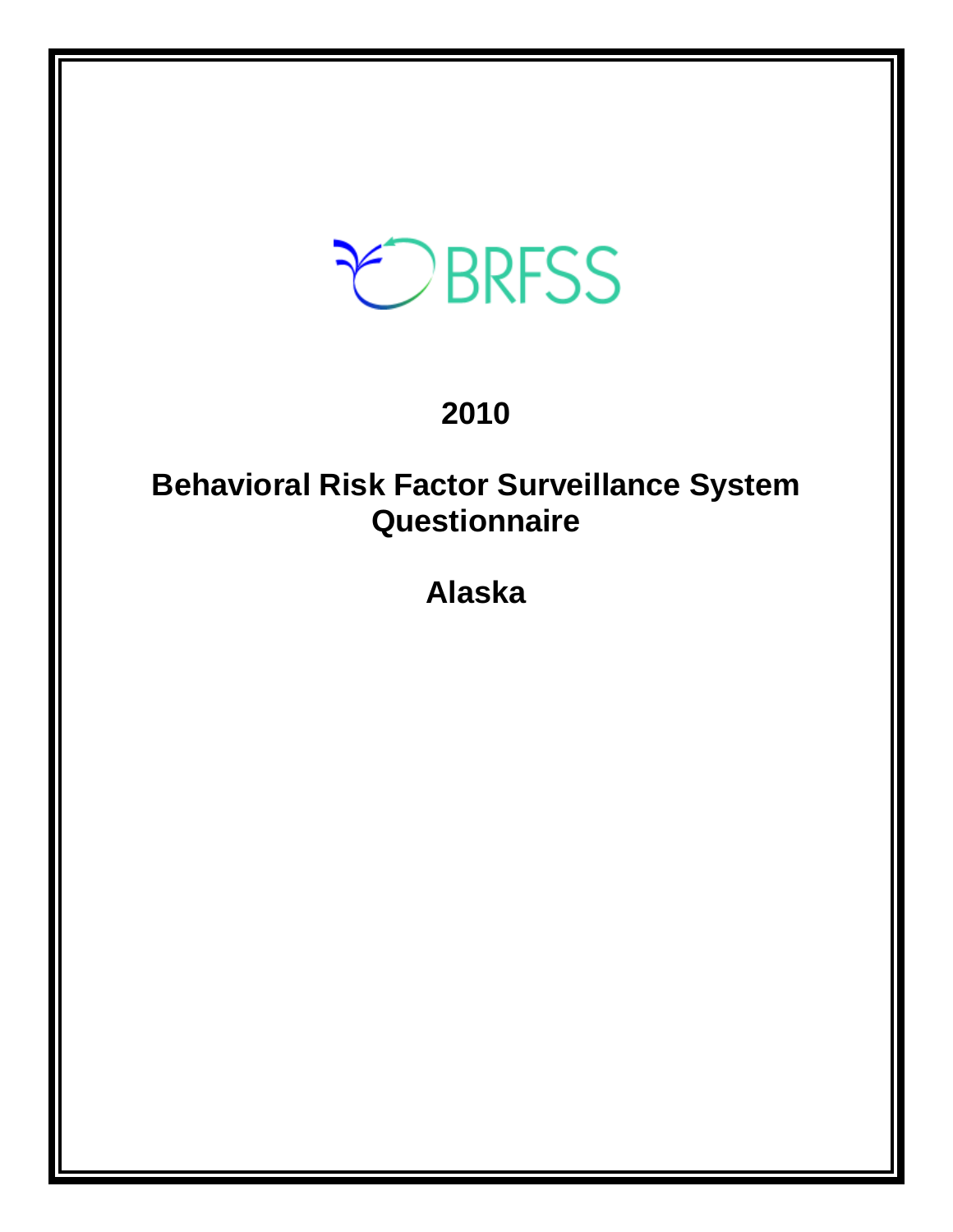

## Behavioral Risk Factor Surveillance System 2010 Questionnaire

## **Table of Contents**

| H1N1 INFLUENZA LIKE ILLNESS SURVEY (ILI) QUESTIONS  Error! Bookmark not defined.                      |  |
|-------------------------------------------------------------------------------------------------------|--|
| 2010 BRFSS Landline Telephone Questionnaire Only  Error! Bookmark not defined.                        |  |
| Modifications to BRFSS Questionnaire for Novel H1N1 Influenza Vaccination Error! Bookmark not defined |  |
|                                                                                                       |  |
|                                                                                                       |  |
|                                                                                                       |  |
|                                                                                                       |  |
|                                                                                                       |  |
| INFLUENZA LIKE ILLNESS SURVEY (ILI) QUESTIONS  Error! Bookmark not defined.                           |  |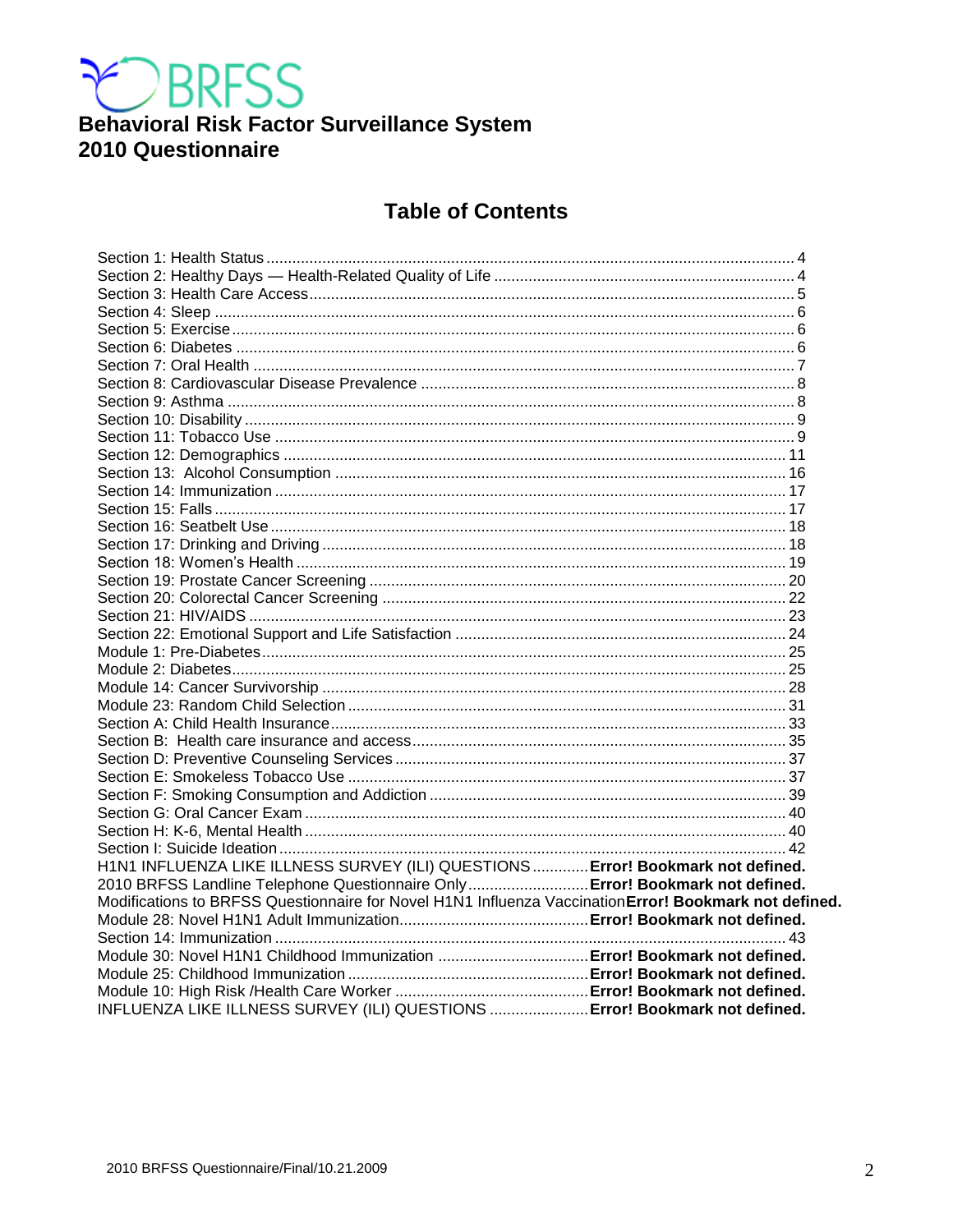

## Interviewer's Script

HELLO, I am calling for the **(health department) .** My name is **(name) .** We are gathering information about the health of **(state)** residents. This project is conducted by the health department with assistance from the Centers for Disease Control and Prevention. Your telephone number has been chosen randomly, and I would like to ask some questions about health and health practices.

#### Is this **(phone number)** ?

**If "no,"** 

Thank you very much, but I seem to have dialed the wrong number. It's possible that your number may be called at a later time. **STOP**

Is this a private residence in **(state)** ?

**If "no,"**

Thank you very much, but we are only interviewing private residences in  **(state)** . **STOP**

Is this a cellular telephone?

#### **[Read only if necessary: "By cellular (or cell) telephone we mean a telephone that is mobile and usable outside of your neighborhood."**

#### **If "yes,"**

Thank you very much, but we are only interviewing land line telephones and private residences. **STOP** 

I need to randomly select one adult who lives in your household to be interviewed. How many members of your household, including yourself, are 18 years of age or older?

Number of adults

**If "1,"**  Are you the adult?

#### **If "yes,"**

Then you are the person I need to speak with. Enter 1 man or 1 woman below (Ask gender if necessary). **Go to page 5.**

#### **If "no,"**

 Is the adult a man or a woman? Enter 1 man or 1 woman below. May I speak with **[fill in (him/her) from previous question]**? **Go to "correct respondent" on the next page.**

How many of these adults are men and how many are women?

- Number of men
- Number of women

The person in your household that I need to speak with is \_

**If "you," go to page 5 To the correct respondent:**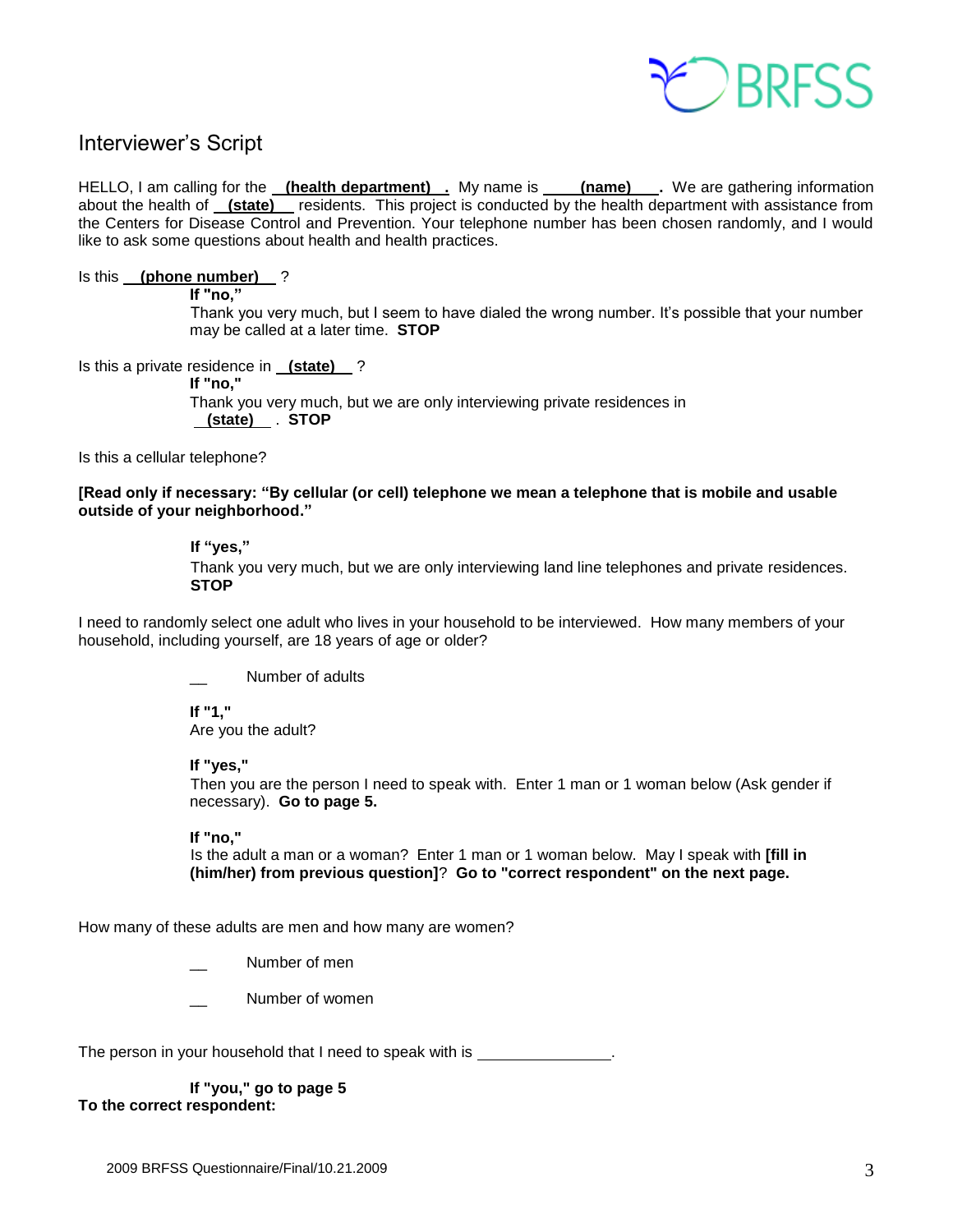

HELLO, I am calling for the **(health department)** . My name is **(name)** . We are gathering information about the health of **(state)** residents. This project is conducted by the health department with assistance from the Centers for Disease Control and Prevention. Your telephone number has been chosen randomly, and I would like to ask some questions about health and health practices.

## **Core Sections**

I will not ask for your last name, address, or other personal information that can identify you. You do not have to answer any question you do not want to, and you can end the interview at any time. Any information you give me will be confidential. If you have any questions about the survey, please call **1-877-655-2793.**.

## <span id="page-3-0"></span>Section 1: Health Status

**1.1** Would you say that in general your health is—

#### **Please read:**

- 1 Excellent
- 2 Very good
- 3 Good
- 4 Fair
- 5 Poor

#### **Do not read:**

- 7 Don't know / Not sure
- 9 Refused

## <span id="page-3-1"></span>Section 2: Healthy Days — Health-Related Quality of Life

**2.1** Now thinking about your physical health, which includes physical illness and injury, for how many days during the past 30 days was your physical health not good?

- Number of days
- 8 8 None
- 7 7 Don't know / Not sure
- 9 9 Refused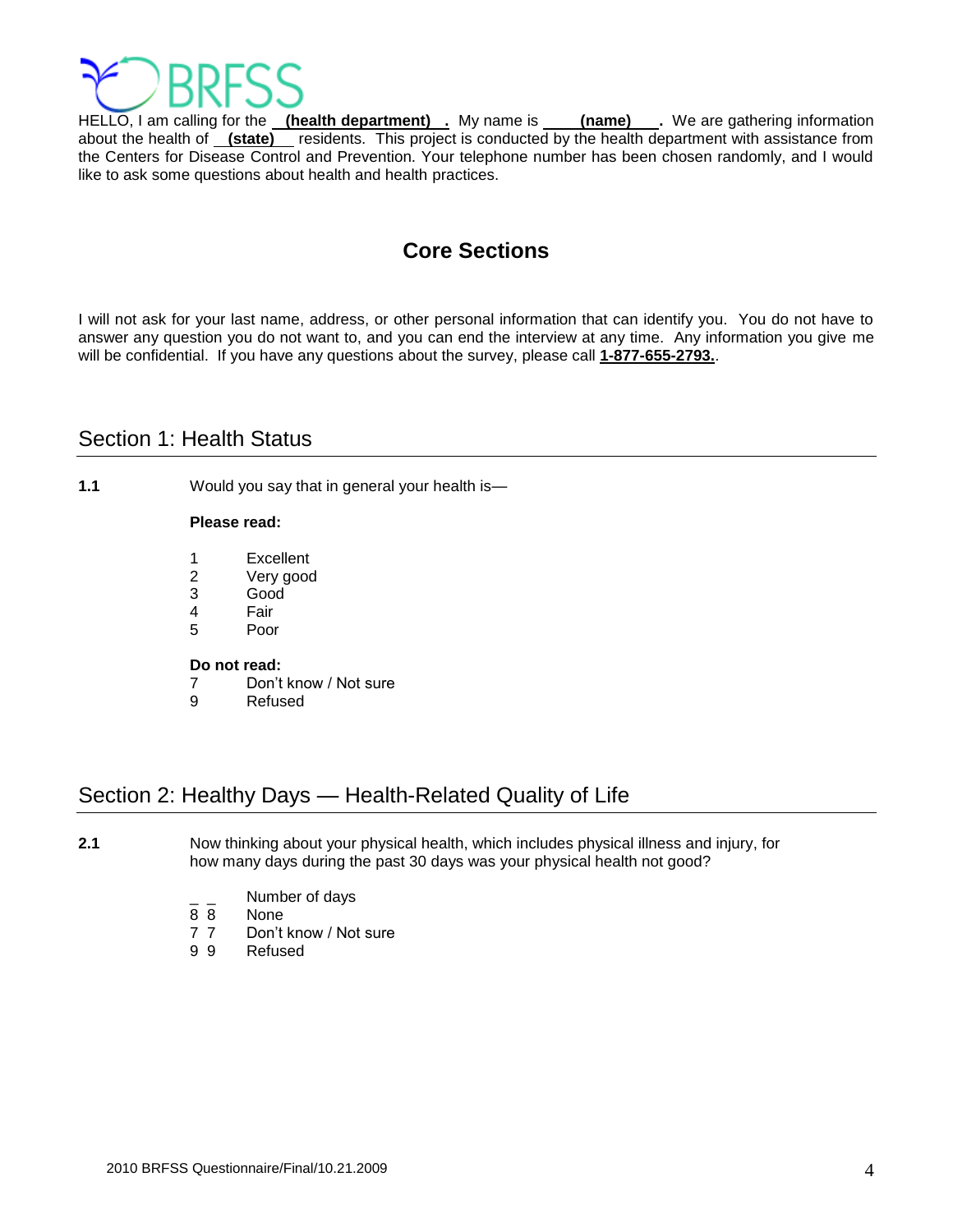

- **2.2** Now thinking about your mental health, which includes stress, depression, and problems with emotions, for how many days during the past 30 days was your mental health not good?
	- $\frac{1}{8}$   $\frac{1}{8}$  Number of days
		- None *If Q2.1 and Q2.2 = 88 (None), go to next section]*
	- 7 7 Don't know / Not sure
	- 9 9 Refused
- **2.3** During the past 30 days, for about how many days did poor physical or mental health keep you from doing your usual activities, such as self-care, work, or recreation?
	- $\frac{1}{8}$   $\frac{1}{8}$  Number of days
	- None
	- 7 7 Don't know / Not sure
	- 9 9 Refused

### <span id="page-4-0"></span>Section 3: Health Care Access

**3.1** Do you have any kind of health care coverage, including health insurance, prepaid plans such as HMOs, or government plans such as Medicare?

- 1 Yes
- 2 No<br>7 Dol
- Don't know / Not sure
- 9 Refused

**3.2** Do you have one person you think of as your personal doctor or health care provider?

**If "No," ask: "Is there more than one, or is there no person who you think of as your personal doctor or health care provider?"**

- 1 Yes, only one
- 2 More than one
- 3 No
- 7 Don't know / Not sure
- 9 Refused
- **3.3** Was there a time in the past 12 months when you needed to see a doctor but could not because of cost?
	- 1 Yes
	- 2 No
	- 7 Don't know / Not sure
	- 9 Refused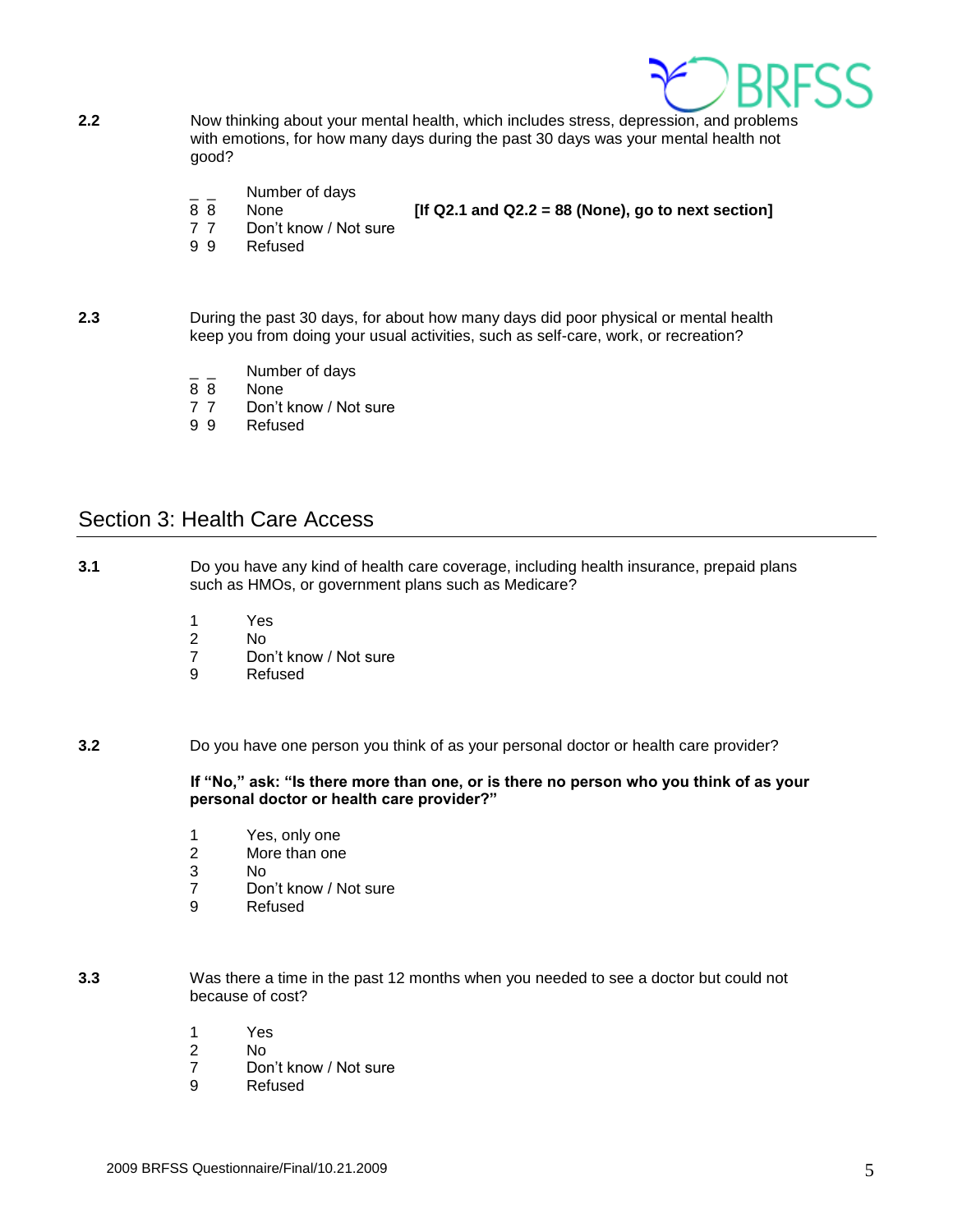

**3.4** About how long has it been since you last visited a doctor for a routine checkup? A routine checkup is a general physical exam, not an exam for a specific injury, illness, or condition.

- 1 Within past year (anytime less than 12 months ago)
- 2 Within past 2 years (1 year but less than 2 years ago)
- 3 Within past 5 years (2 years but less than 5 years ago)
- 4 5 or more years ago<br>7 Don't know / Not sure
- Don't know / Not sure
- 8 Never
- 9 Refused

## <span id="page-5-0"></span>Section 4: Sleep

The next question is about getting enough rest or sleep.

#### **4.1** During the past 30 days, for about how many days have you felt you did not get enough rest or sleep?

- $\frac{1}{8}$   $\frac{1}{8}$  Number of days
- **None**
- 7 7 Don't know / Not sure
- 9 9 Refused

## <span id="page-5-1"></span>Section 5: Exercise

- **5.1** During the past month, other than your regular job, did you participate in any physical activities or exercises such as running, calisthenics, golf, gardening, or walking for exercise?
	- 1 Yes
	- 2 No
	- 7 Don't know / Not sure<br>9 Refused
	- **Refused**

## <span id="page-5-2"></span>Section 6: Diabetes

**6.1** Have you ever been told by a doctor that you have diabetes?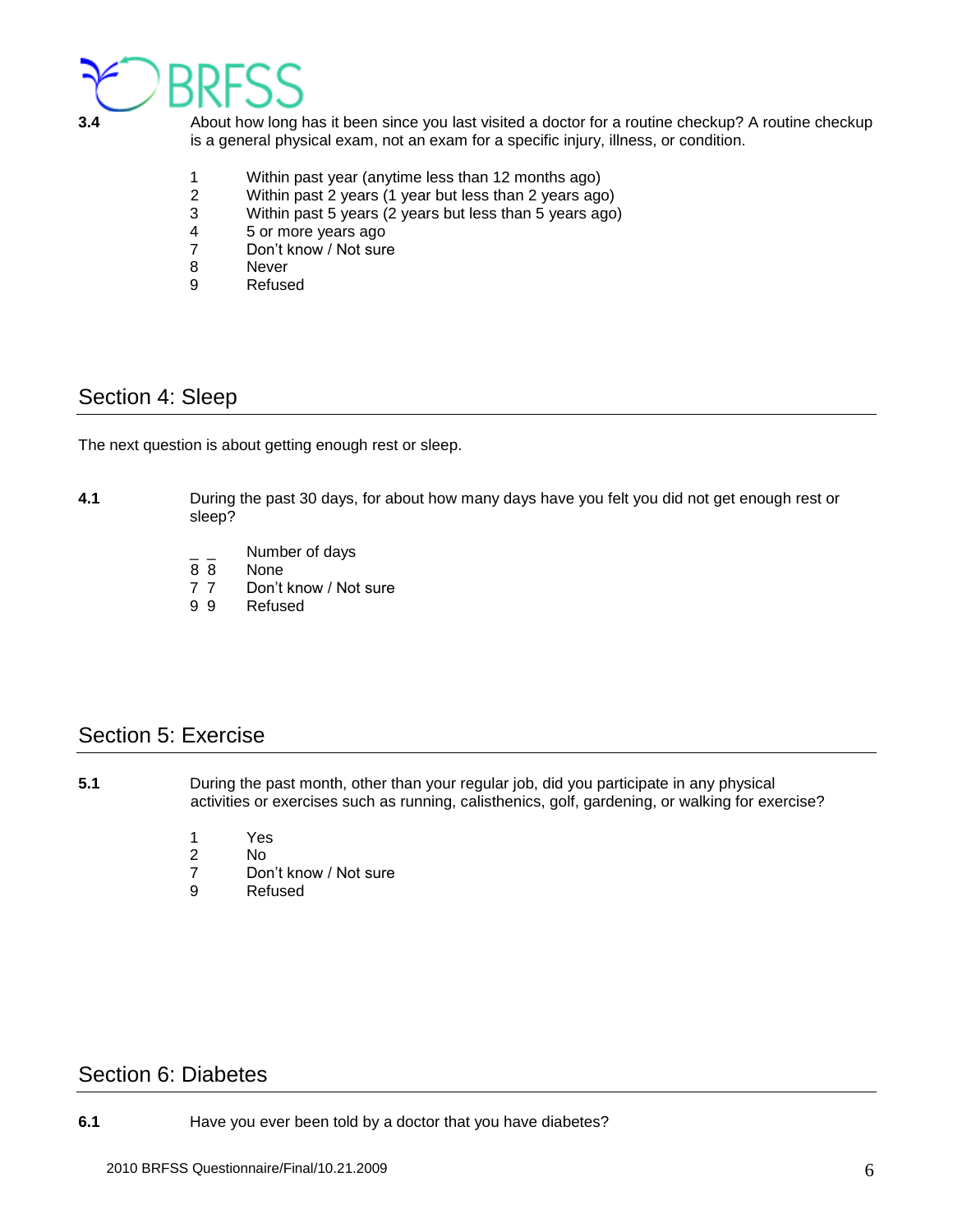

#### **If "Yes" and respondent is female, ask: "Was this only when you were pregnant?"**

**If respondent says pre-diabetes or borderline diabetes, use response code 4.** 

- 1 Yes
- 2 Yes, but female told only during pregnancy
- 3 No
- 4 No, pre-diabetes or borderline diabetes
- Don't know / Not sure
- 9 Refused

## <span id="page-6-0"></span>Section 7: Oral Health

**7.1** How long has it been since you last visited a dentist or a dental clinic for any reason? Include visits to dental specialists, such as orthodontists.

#### **Read only if necessary:**

- 1 Within the past year (anytime less than 12 months ago)
- 2 Within the past 2 years (1 year but less than 2 years ago)
- 3 Within the past 5 years (2 years but less than 5 years ago)
- 4 5 or more years ago

#### **Do not read:**

- 7 Don't know / Not sure
- 8 Never
- 9 Refused

**7.2** How many of your permanent teeth have been removed because of tooth decay or gum disease? Include teeth lost to infection, but do not include teeth lost for other reasons, such as injury or orthodontics.

> **NOTE: If wisdom teeth are removed because of tooth decay or gum disease, they should be included in the count for lost teeth.**

- 1 1 to 5
- 2 6 or more but not all
- 3 All
- 8 None
- 7 Don't know / Not sure
- 9 Refused

#### **CATI note: If Q7.1 = 8 (Never) or Q 7.2 = 3 (All), go to next section.**

**7.3** How long has it been since you had your teeth cleaned by a dentist or dental hygienist?

#### **Read only if necessary:**

- 1 Within the past year (anytime less than 12 months ago)
- 2 Within the past 2 years (1 year but less than 2 years ago)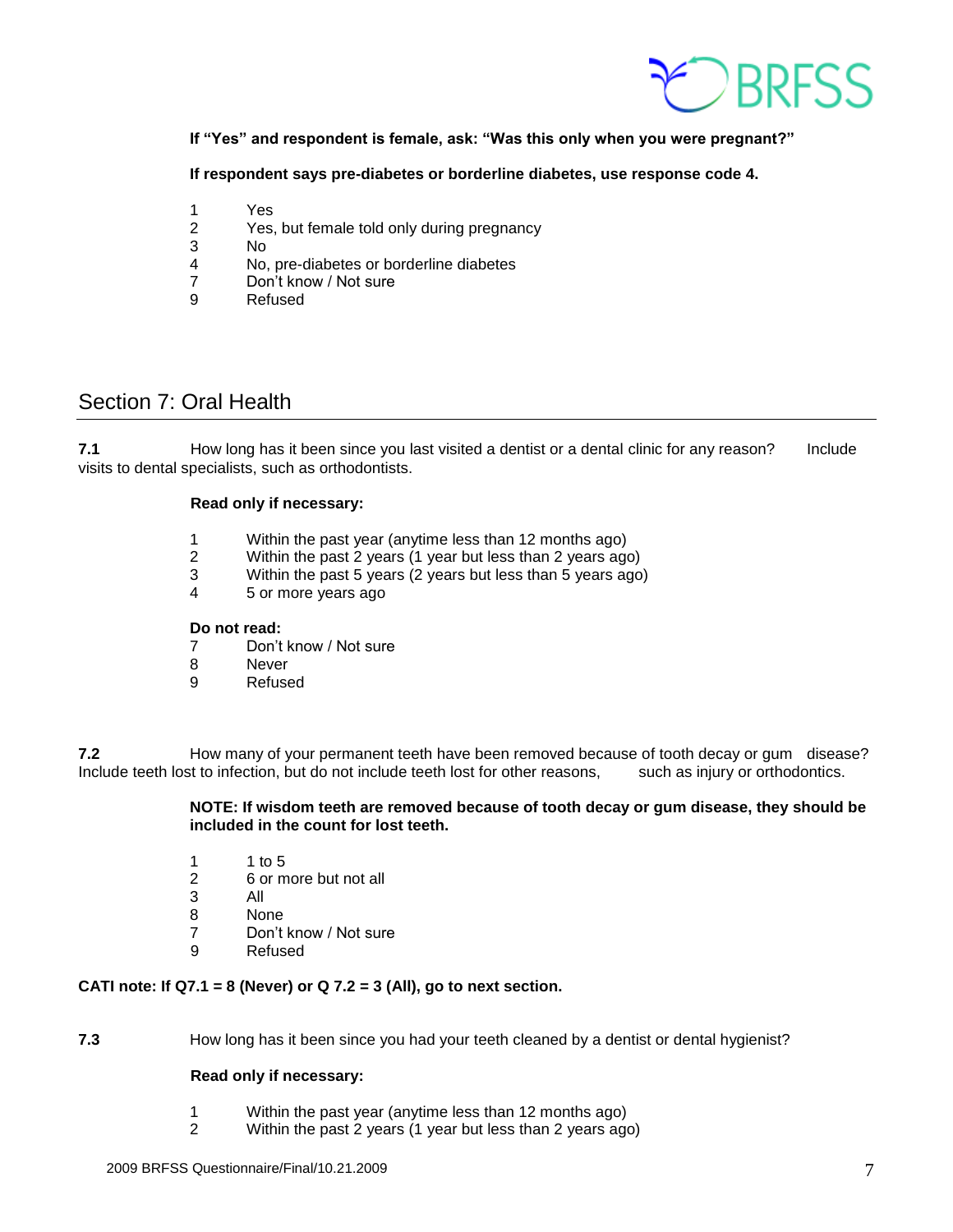

- 3 Within the past 5 years (2 years but less than 5 years ago)
- 4 5 or more years ago

#### **Do not read:**

- 7 Don't know / Not sure
- 8 Never
- 9 Refused

## <span id="page-7-0"></span>Section 8: Cardiovascular Disease Prevalence

Now I would like to ask you some questions about cardiovascular disease.

Has a doctor, nurse, or other health professional EVER told you that you had any of the following? For each, tell me "Yes," "No," or you're "Not sure."

**8.1** (Ever told) you had a heart attack, also called a myocardial infarction?

- 1 Yes<br>2 No
- No.
- 7 Don't know / Not sure
- 9 Refused

**8.2** (Ever told) you had angina or coronary heart disease?

- 
- 1 Yes<br>2 No No.
- 7 Don't know / Not sure<br>9 Refused
- **Refused**

**8.3** (Ever told) you had a stroke?

- 1 Yes
- 2 No
- 7 Don't know / Not sure<br>9 Refused
- **Refused**

## <span id="page-7-1"></span>Section 9: Asthma

**9.1** Have you ever been told by a doctor, nurse, or other health professional that you had asthma?

| 1 | Yes                   |                      |
|---|-----------------------|----------------------|
| 2 | No.                   | [Go to next section] |
| 7 | Don't know / Not sure | [Go to next section] |
| 9 | Refused               | [Go to next section] |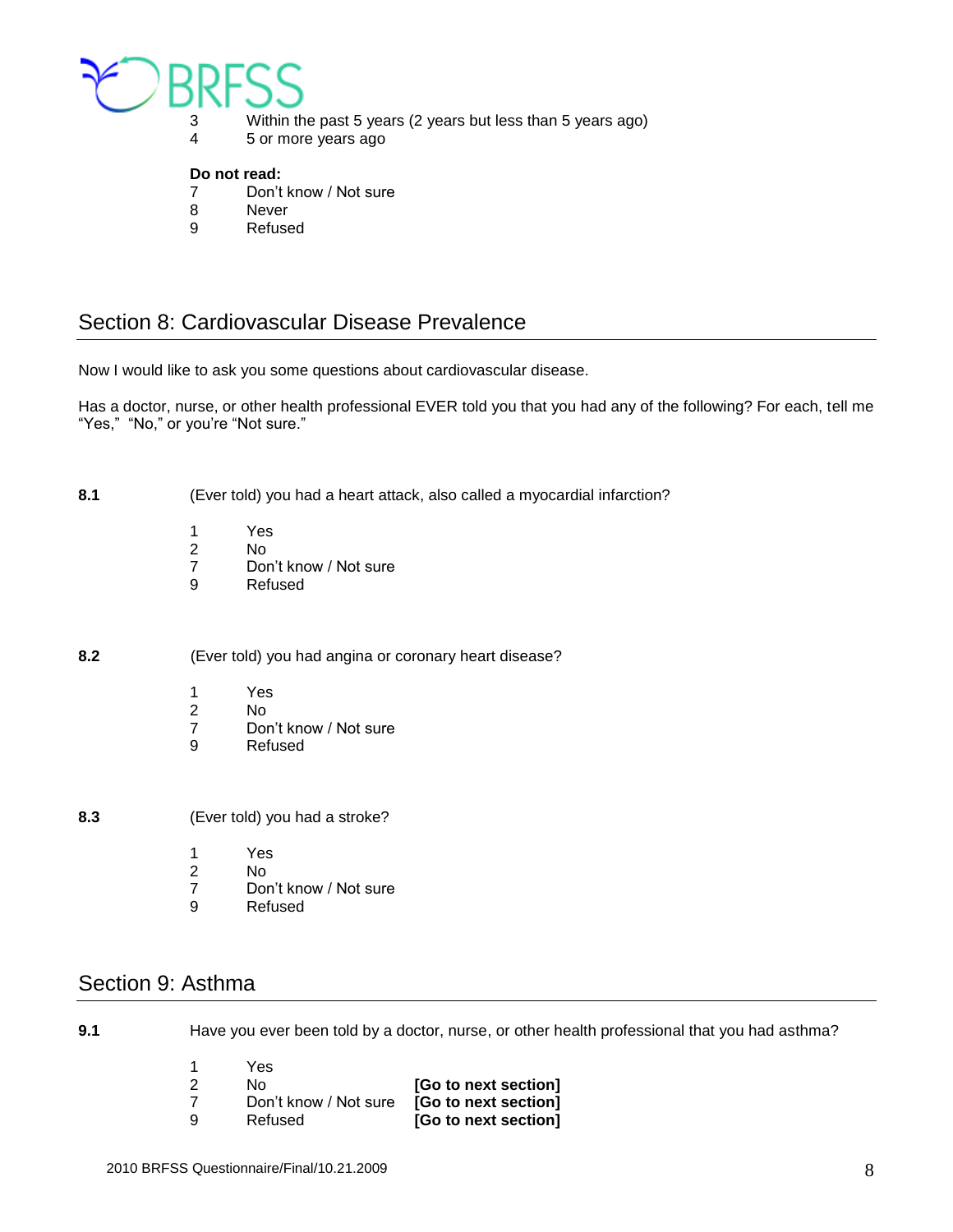

#### **9.2** Do you still have asthma?

- 1 Yes
- 2 No
- 7 Don't know / Not sure
- 9 Refused

## <span id="page-8-0"></span>Section 10: Disability

The following questions are about health problems or impairments you may have.

**10.1** Are you limited in any way in any activities because of physical, mental, or emotional problems?

- 1 Yes
- 2 No<br>7 Dor
- 7 Don't know / Not Sure<br>9 Refused
- **Refused**

**10.2** Do you now have any health problem that requires you to use special equipment, such as a cane, a wheelchair, a special bed, or a special telephone?

#### **Include occasional use or use in certain circumstances.**

- 1 Yes
- 2 No<br>7 Dor
- 7 Don't know / Not Sure<br>9 Refused
- Refused

## <span id="page-8-1"></span>Section 11: Tobacco Use

**11.1** Have you smoked at least 100 cigarettes in your entire life?

#### **NOTE: 5 packs = 100 cigarettes**

| -1 | Yes                   |               |
|----|-----------------------|---------------|
| 2  | N٥                    | [Go to Q11.5] |
| 7  | Don't know / Not sure | [Go to Q11.5] |
| 9  | Refused               | [Go to Q11.5] |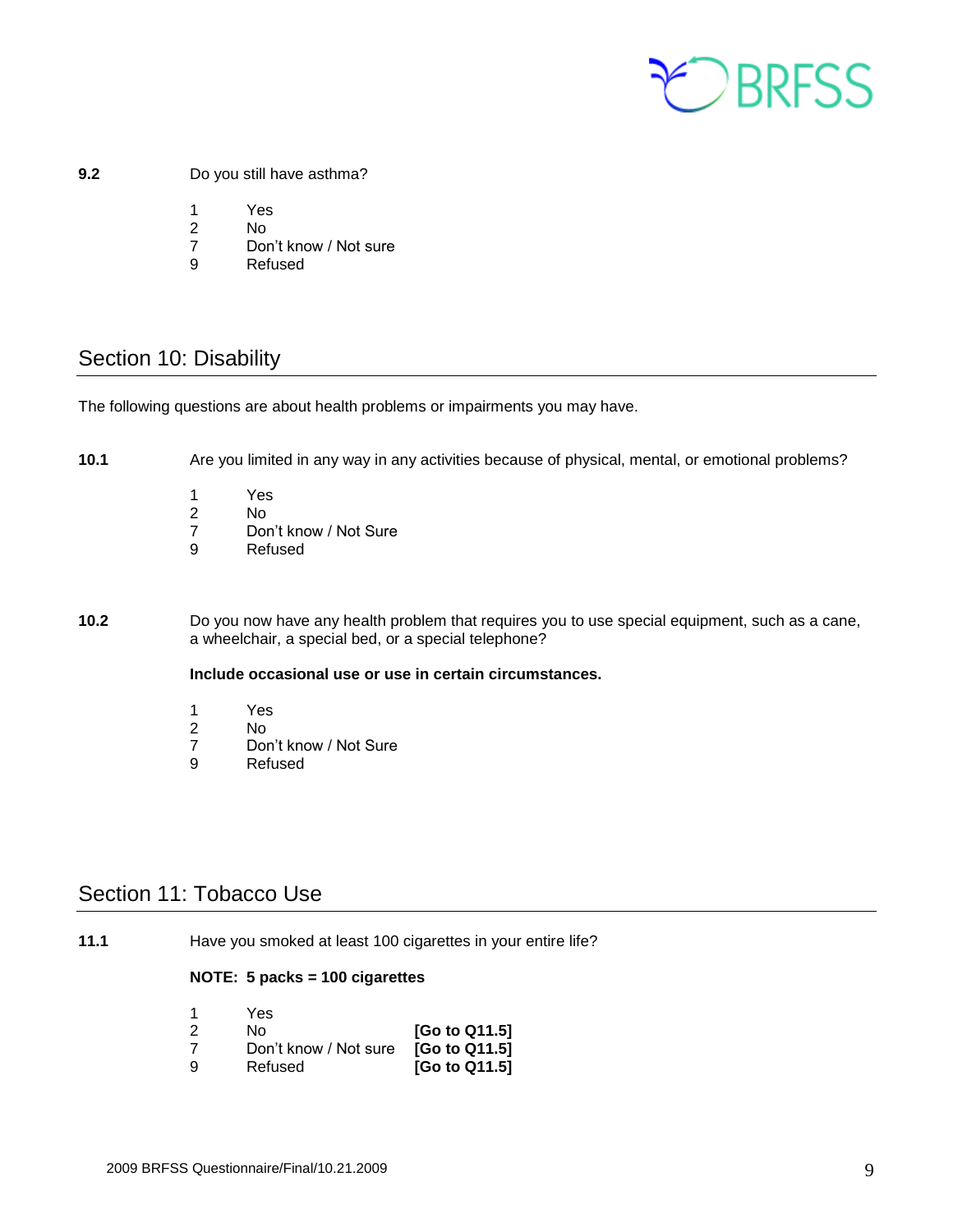

**11.2** Do you now smoke cigarettes every day, some days, or not at all?

|    | Every day             |               |
|----|-----------------------|---------------|
| -2 | Some days             |               |
| 3  | Not at all            | [Go to Q11.4] |
|    | Don't know / Not sure | [Go to Q11.5] |
| 9  | Refused               | [Go to Q11.5] |

**11.3** During the past 12 months, have you stopped smoking for one day or longer because you were trying to quit smoking?

| 1 | Yes                   | [Go to Q11.5] |
|---|-----------------------|---------------|
| 2 | No.                   | [Go to Q11.5] |
| 7 | Don't know / Not sure | [Go to Q11.5] |
| 9 | Refused               | [Go to Q11.5] |

#### **CATI note: If Q11.2 = 3 (Not at all); continue. Otherwise, go to Q11.5.**

**11.4** How long has it been since you last smoked cigarettes regularly?

- 0 1 Within the past month (less than 1 month ago)
- 0 2 Within the past 3 months (1 month but less than 3 months ago)
- 0 3 Within the past 6 months (3 months but less than 6 months ago)
- 0 4 Within the past year (6 months but less than 1 year ago)
- 0 5 Within the past 5 years (1 year but less than 5 years ago)
- 0 6 Within the past 10 years (5 years but less than 10 years ago)
- 0 7 10 years or more
- 0 8 Never smoked regularly
- 7 7 Don't know / Not sure
- 9 9 Refused

**11.5** Do you currently use chewing tobacco, snuff, or snus every day, some days, or not at all?

#### **Snus (rhymes with 'goose')**

**NOTE: Snus (Swedish for snuff) is a moist smokeless tobacco, usually sold in small pouches that are placed under the lip against the gum.** 

- 1 Every day
- 2 Some days
- 3 Not at all

#### **Do not read:**

- 7 Don't know / Not sure<br>9 Refused
- **Refused**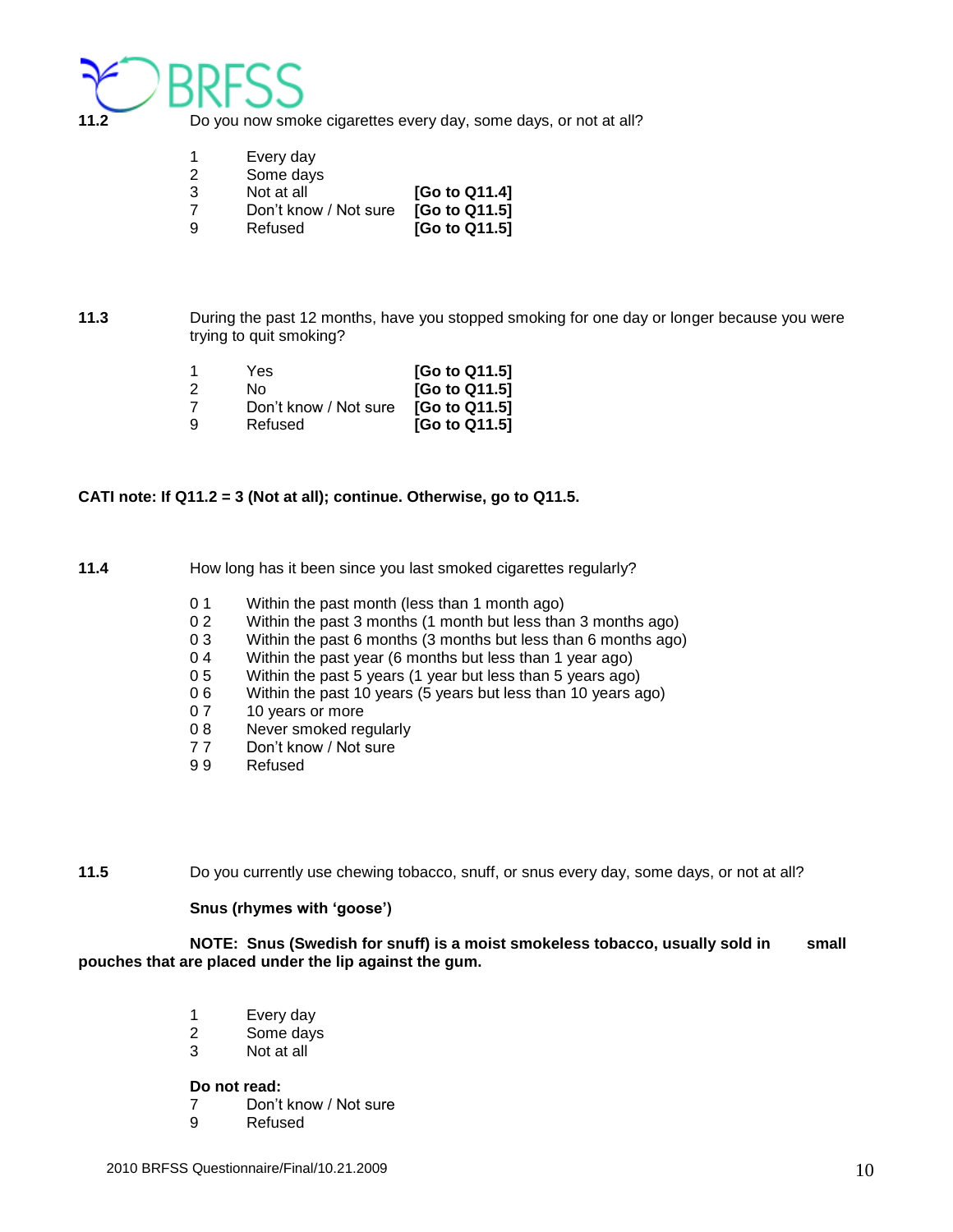

## <span id="page-10-0"></span>Section 12: Demographics

| 12.1 | What is your age?                                                  |                                                                                                                                                                              |
|------|--------------------------------------------------------------------|------------------------------------------------------------------------------------------------------------------------------------------------------------------------------|
|      | $\overline{0}$ $\overline{7}$<br>0.9                               | Code age in years<br>Don't know / Not sure<br>Refused                                                                                                                        |
| 12.2 |                                                                    | Are you Hispanic or Latino?                                                                                                                                                  |
|      | 1<br>$\overline{2}$<br>$\overline{7}$<br>9                         | Yes<br>No.<br>Don't know / Not sure<br>Refused                                                                                                                               |
| 12.3 |                                                                    | Which one or more of the following would you say is your race?                                                                                                               |
|      |                                                                    | (Check all that apply)                                                                                                                                                       |
|      | Please read:                                                       |                                                                                                                                                                              |
|      | 1<br>$\overline{2}$<br>3<br>4<br>5<br>6                            | White<br><b>Black or African American</b><br>Asian<br>Native Hawaiian or Other Pacific Islander<br>American Indian or Alaska Native<br>Other [specify]                       |
|      | Do not read:<br>8<br>$\overline{7}$<br>9                           | No additional choices<br>Don't know / Not sure<br>Refused                                                                                                                    |
|      |                                                                    | CATI note: If more than one response to Q12.3; continue. Otherwise, go to Q12.5.                                                                                             |
| 12.4 | Which one of these groups would you say best represents your race? |                                                                                                                                                                              |
|      | 1<br>2<br>3<br>4<br>5<br>6                                         | White<br><b>Black or African American</b><br>Asian<br>Native Hawaiian or Other Pacific Islander<br>American Indian or Alaska Native<br>Other [specify] _____________________ |
|      | Do not read:                                                       |                                                                                                                                                                              |
|      | 7                                                                  | Don't know / Not sure                                                                                                                                                        |

9 Refused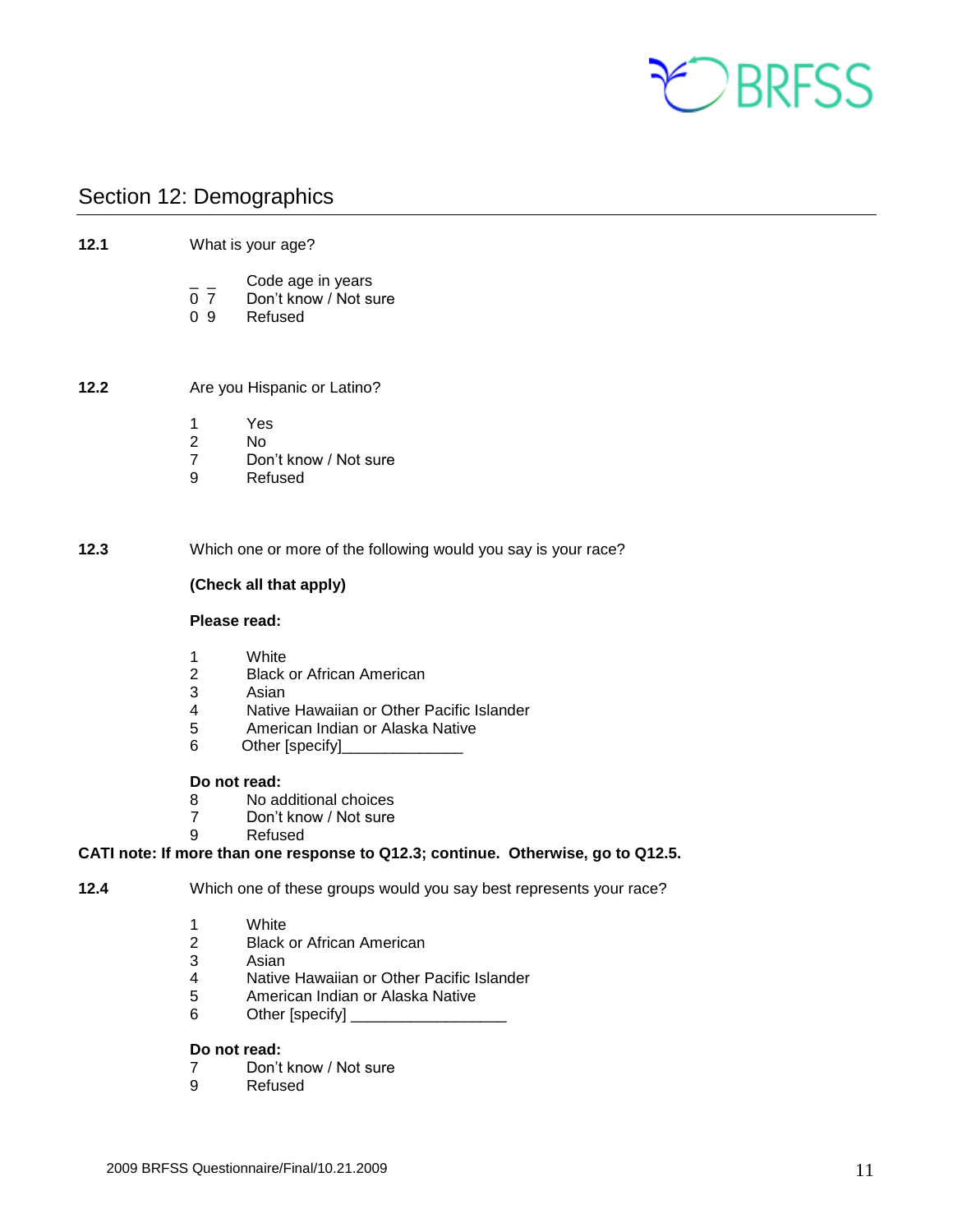

**12.5** Have you ever served on active duty in the United States Armed Forces, either in the regular military or in a National Guard or military reserve unit? Active duty does not include

training for the Reserves or National Guard, but DOES include activation, for example, for the Persian Gulf War.

#### **If "Yes", please read:**

- 1 Yes, now on active duty
- 2 Yes, on active duty during the last 12 months, but not now
- 3 Yes, on active duty in the past, but not during the last 12months

#### **If "No", please read:**

- 4 No, training for Reserves or National Guard only
- 5 No, never served in the military

#### **Do not read:**

- 7 Don't know / Not sure<br>9 Refused
	- **Refused**

#### **12.6** Are you…?

#### **Please read:**

- 1 Married
- 2 Divorced
- 3 Widowed
- 4 Separated
- 5 Never married
- 6 A member of an unmarried couple

#### **Do not read:**

9 Refused

#### **12.7** How many children less than 18 years of age live in your household?

- $\frac{1}{8}$   $\frac{1}{8}$  Number of children
- **None**
- 9 9 Refused

**12.8** What is the highest grade or year of school you completed?

#### **Read only if necessary:**

- 1 Never attended school or only attended kindergarten
- 2 Grades 1 through 8 (Elementary)
- 3 Grades 9 through 11 (Some high school)
- 4 Grade 12 or GED (High school graduate)
- 5 College 1 year to 3 years (Some college or technical school)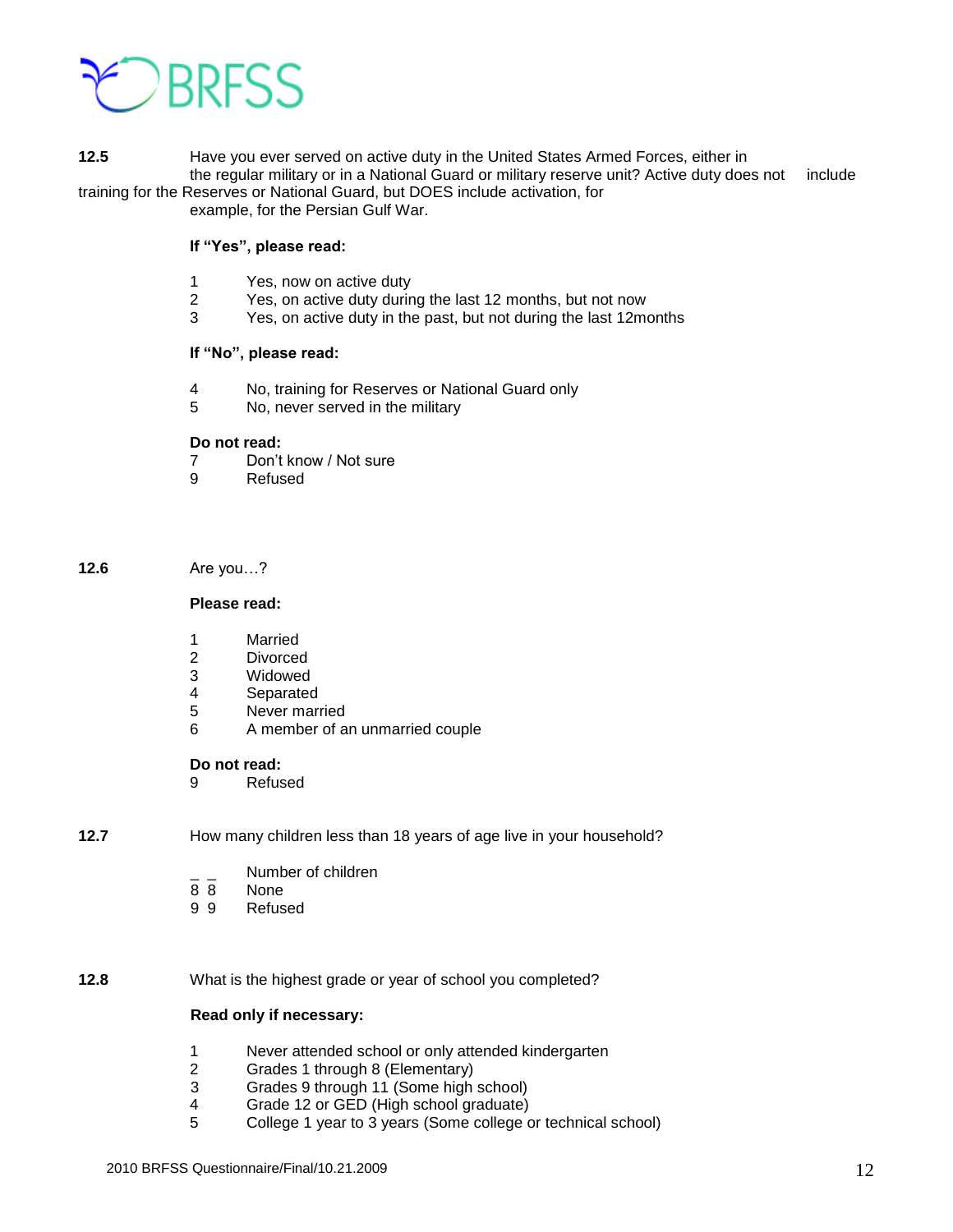

6 College 4 years or more (College graduate)

#### **Do not read:**

- 9 Refused
- **12.9** Are you currently…?

#### **Please read:**

- 1 Employed for wages<br>2 Self-employed
- Self-employed
- 3 Out of work for more than 1 year<br>4 Out of work for less than 1 year
- 4 Out of work for less than 1 year<br>5 A Homemaker
- 5 A Homemaker
- 6 A Student
- 7 Retired
- 8 Unable to work

#### **Do not read:**

9 Refused

**12.10** Is your annual household income from all sources—

#### **If respondent refuses at ANY income level, code '99' (Refused)**

#### **Read only if necessary:**

- 0 4 Less than \$25,000 **If "no," ask 05; if "yes," ask 03** (\$20,000 to less than \$25,000)
- 0 3 Less than \$20,000 **If "no," code 04; if "yes," ask 02** (\$15,000 to less than \$20,000)
- 0 2 Less than \$15,000 **If "no," code 03; if "yes," ask 01** (\$10,000 to less than \$15,000)
- 0 1 Less than \$10,000 **If "no," code 02**
- 0 5 Less than \$35,000 **If "no," ask 06** (\$25,000 to less than \$35,000)
- 0 6 Less than \$50,000 **If "no," ask 07** (\$35,000 to less than \$50,000)
- 0 7 Less than \$75,000 **If "no," code 08** (\$50,000 to less than \$75,000)
- 0 8 \$75,000 or more

#### **Do not read:**

- 7 7 Don't know / Not sure
- 9 9 Refused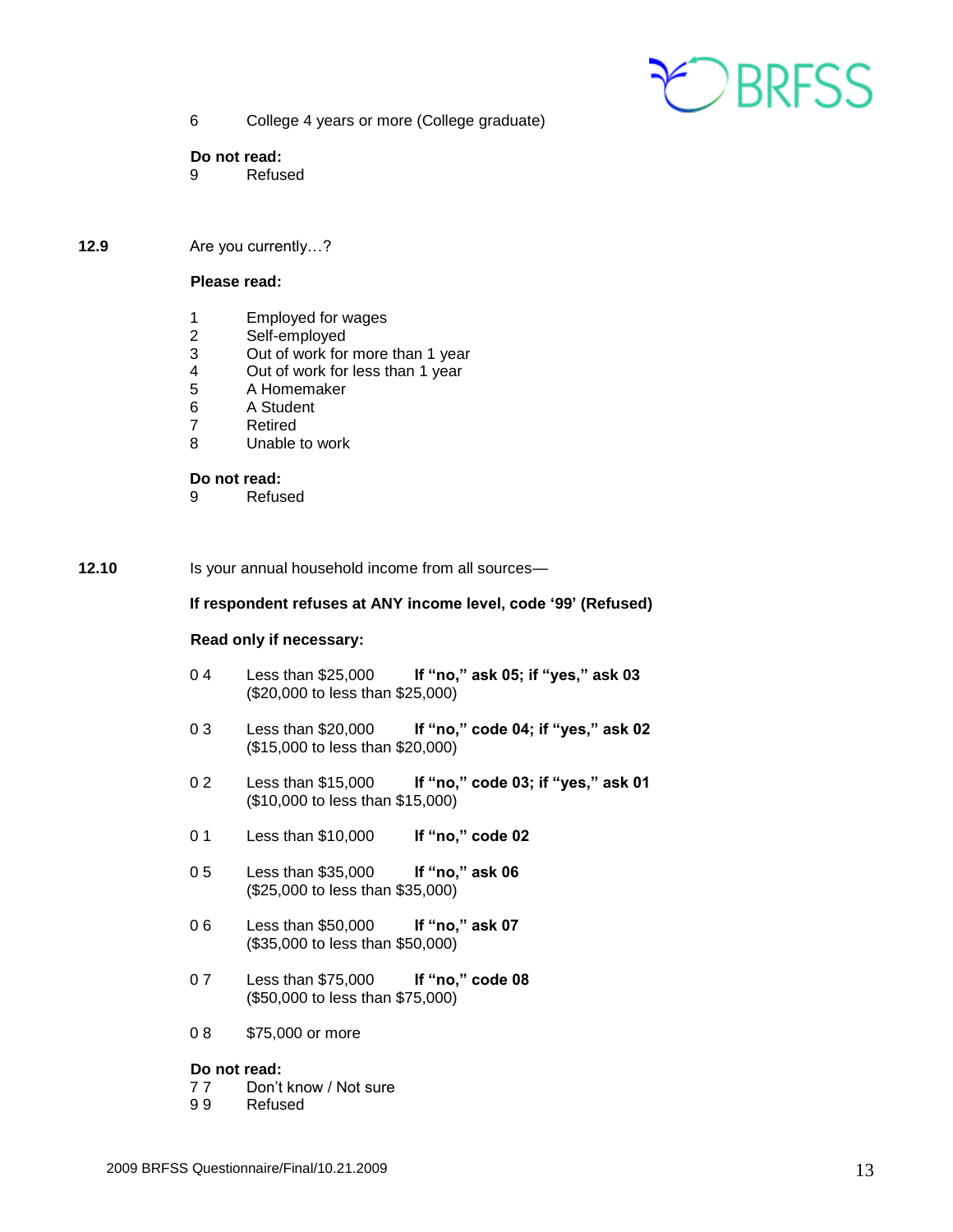

| 12.11 | About how much do you weigh without shoes?                                                                                                                                                                                       |  |
|-------|----------------------------------------------------------------------------------------------------------------------------------------------------------------------------------------------------------------------------------|--|
|       | Note: If respondent answers in metrics, put "9" in column 122.                                                                                                                                                                   |  |
|       | <b>Round fractions up</b>                                                                                                                                                                                                        |  |
|       | Weight<br>(pounds/kilograms)<br>7777<br>Don't know / Not sure<br>9999<br>Refused                                                                                                                                                 |  |
| 12.12 | About how tall are you without shoes?                                                                                                                                                                                            |  |
|       | NOTE: If respondent answers in metrics, put "9" in column 126.                                                                                                                                                                   |  |
|       | <b>Round fractions down</b>                                                                                                                                                                                                      |  |
|       | Height<br>$\frac{1}{2}$<br>(f t / inches/meters/centimeters)<br>Don't know / Not sure<br>77/77<br>99/99<br>Refused                                                                                                               |  |
| 12.14 | What is your ZIP Code where you live?                                                                                                                                                                                            |  |
| 12.15 | <b>ZIP Code</b><br>77777<br>Don't know / Not sure<br>99999<br>Refused<br>Do you have more than one telephone number in your household? Do not include<br>cell phones or numbers that are only used by a computer or fax machine. |  |
|       | Yes<br>1.<br>$\overline{2}$<br>No<br>[Go to Q12.17]<br>$\overline{7}$<br>[Go to Q12.17]<br>Don't know / Not sure<br>9<br>[Go to Q12.17]<br>Refused                                                                               |  |
| 12.16 | How many of these telephone numbers are residential numbers?                                                                                                                                                                     |  |
|       | Residential telephone numbers [6 = 6 or more]<br>$\overline{7}$<br>Don't know / Not sure<br>9<br>Refused                                                                                                                         |  |
| 12.17 | During the past 12 months, has your household been without landline telephone service for 1 week<br>or more? Do not include interruptions of landline telephone service because of weather or natural<br>disasters.              |  |
|       | Yes<br>1<br>$\boldsymbol{2}$<br>No.<br>7<br>Don't know / Not sure<br>9<br>Refused                                                                                                                                                |  |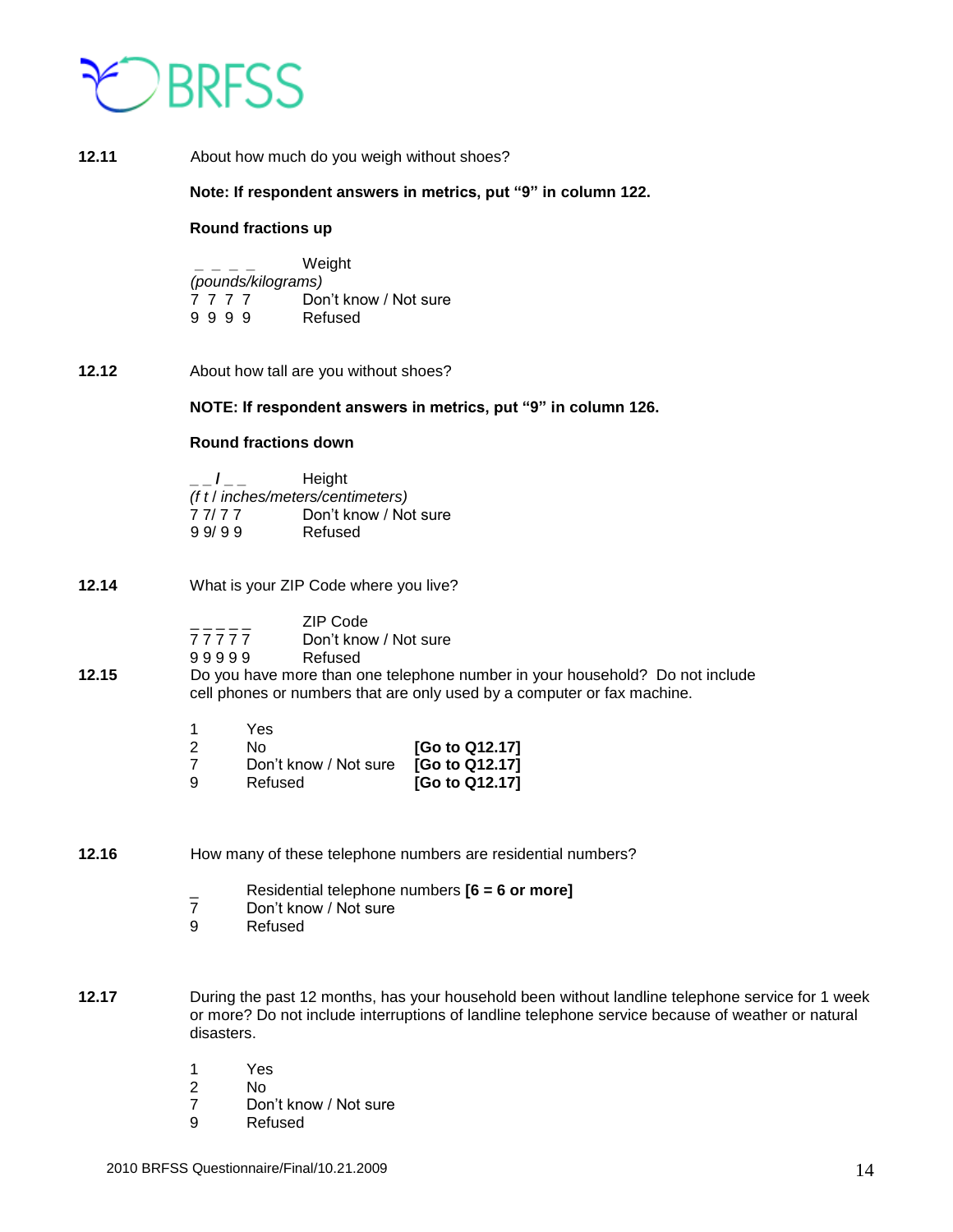

**12.18a** Do you have a cell phone for personal use? Please include cell phones used for both business and personal use.

- 1 Yes **[Go to Q12.18c]**
- 2 No
- 7 Don't know / Not sure
- 9 Refused

**12.18b** Do you share a cell phone for personal use (at least one-third of the time) with other adults?

| 1 | Yes                   | [Go to Q12.18d] |
|---|-----------------------|-----------------|
| 2 | N٥                    | [Go to Q12.19]  |
| 7 | Don't know / Not sure | [Go to Q12.19]  |
| 9 | Refused               | [Go to Q12.19]  |

**12.18c** Do you usually share this cell phone (at least one-third of the time) with any other adults?

- 
- 1 Yes N<sub>o</sub>
- 7 Don't know / Not sure
- 9 Refused

**12.18d** Thinking about all the phone calls that you receive on your landline and cell phone, what percent, between 0 and 100, are received on your cell phone?

- Enter percent (1 to 100)
- $888$  Zero
- 7 7 7 Don't know / Not sure
- 9 9 9 Refused
- **12.19 Indicate sex of respondent. Ask only if necessary.**
	- 1 Male **[Go to next section]** 2 Female **[If respondent is 45 years old or older, go to next section]**
- **12.20** To your knowledge, are you now pregnant?
	- 1 Yes
	- 2 No
	- 7 Don't know / Not sure
	- 9 Refused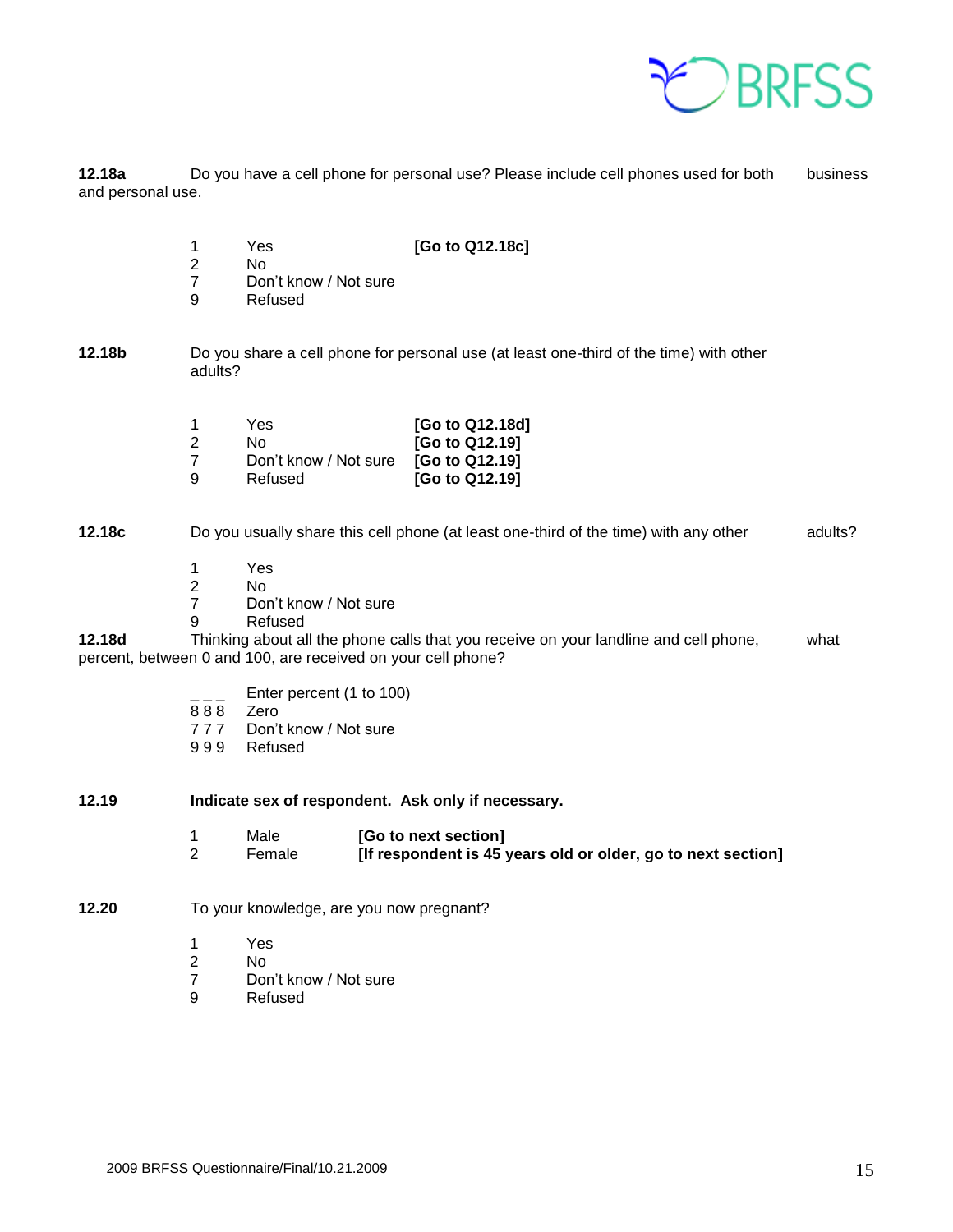

## <span id="page-15-0"></span>Section 13: Alcohol Consumption

**13.1** During the past 30 days, have you had at least one drink of any alcoholic beverage such as beer, wine, a malt beverage or liquor? 1 Yes 2 No **[Go to next section]** 7 Don't know / Not sure **[Go to next section]** 9 Refused **[Go to next section] 13.2** During the past 30 days, how many days per week or per month did you have at least one drink of any alcoholic beverage?  $1_{-}$  Days per week  $2 -$  Days in past 30 days 8 8 8 No drinks in past 30 days **[Go to next section]** 7 7 7 Don't know / Not sure 9 9 9 Refused **13.3** One drink is equivalent to a 12-ounce beer, a 5-ounce glass of wine, or a drink with one shot of liquor. During the past 30 days, on the days when you drank, about how many drinks did you drink on the average? **NOTE: A 40 ounce beer would count as 3 drinks, or a cocktail drink with 2 shots would count as 2 drinks.**  - Number of drinks<br>7 7 Don't know / Not s Don't know / Not sure 9 9 Refused **13.4** Considering all types of alcoholic beverages, how many times during the past 30 days did you have **X [CATI X = 5 for men, X = 4 for women]** or more drinks on an occasion?  $\frac{1}{8}$   $\frac{1}{8}$  Number of times 8 8 None<br>7 7 Don't Don't know / Not sure

9 9 Refused

**13.5** During the past 30 days, what is the largest number of drinks you had on any occasion?

- Number of drinks<br>7 7 Don't know / Not s
- 7 7 Don't know / Not sure<br>9 9 Refused
- **Refused**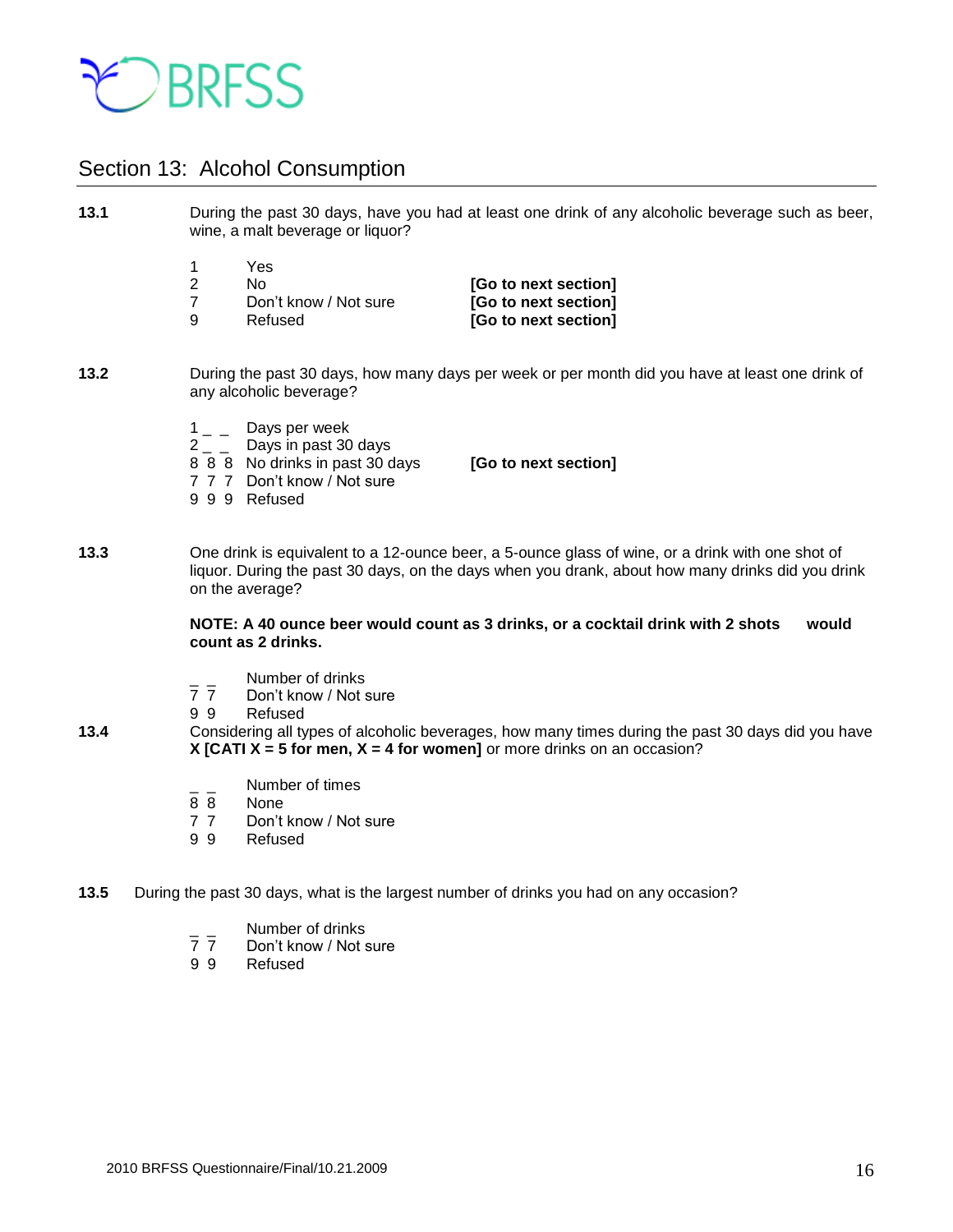

## <span id="page-16-0"></span>Section 14: Immunization

**14.1** Now I will ask you questions about seasonal flu. A flu shot is an influenza vaccine injected into your arm. During the past 12 months, have you had a seasonal flu shot?

| 1 | Yes                   |               |
|---|-----------------------|---------------|
| 2 | Nο                    | [Go to Q14.3] |
| 7 | Don't know / Not sure | [Go to Q14.3] |
| 9 | Refused               | [Go to Q14.3] |

**14.2** During what month and year did you receive your most recent seasonal flu shot?

| $\sqrt{1}$ | Month / Year          |
|------------|-----------------------|
| 77/7777    | Don't know / Not sure |
| 99/9999    | Refused               |

**14.3** The seasonal flu vaccine sprayed in the nose is also called FluMist™. During the past 12 months, have you had a seasonal flu vaccine that was sprayed in your nose?

|   | Yes                   |               |
|---|-----------------------|---------------|
| 2 | N٥                    | [Go to Q14.5] |
| 7 | Don't know / Not sure | [Go to Q14.5] |
| 9 | Refused               | [Go to Q14.5] |

**14.4** During what month and year did you receive your most recent seasonal flu vaccine that was sprayed in your nose?

> $\frac{1}{7777777}$  Month / Year Don't know / Not sure 9 9 / 9 9 9 9 Refused

**14.5** A pneumonia shot or pneumococcal vaccine is usually given only once or twice in a person's lifetime and is different from the flu shot. Have you ever had a pneumonia shot?

- 1 Yes
- 2 No
- 7 Don't know / Not sure
- 9 Refused

## <span id="page-16-1"></span>Section 15: Falls

#### **If respondent is 45 years or older continue, otherwise go to next section.**

The next questions ask about recent falls. By a fall, we mean when a person unintentionally comes to rest on the ground or another lower level.

**15.1** In the past 3 months, how many times have you fallen?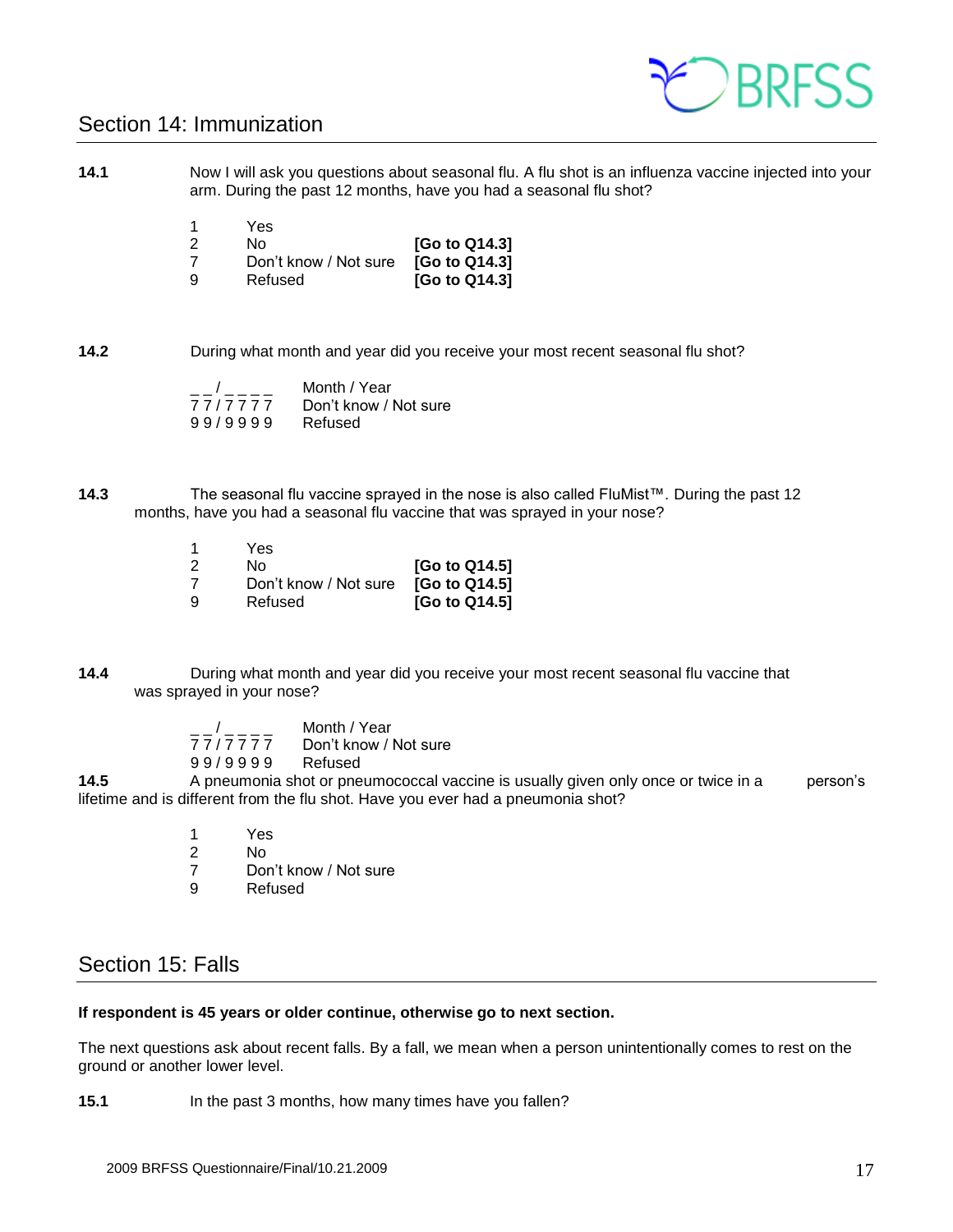

|    | Number of times       | $[76 = 76$ or more]  |
|----|-----------------------|----------------------|
| 88 | None                  | [Go to next section] |
| 77 | Don't know / Not sure | [Go to next section] |
| 99 | Refused               | [Go to next section] |

#### **15.2 [Fill in "Did this fall (from Q15.1) cause an injury?"]. If only one fall from Q15.1 and response is "Yes" (caused an injury); code 01. If response is "No," code 88**.

How many of these falls caused an injury? By an injury, we mean the fall caused you to limit your regular activities for at least a day or to go see a doctor.

- \_ \_ Number of falls **[76 = 76 or more]**
- **None**
- 7 7 Don't know / Not sure
- 9 9 Refused

## <span id="page-17-0"></span>Section 16: Seatbelt Use

**16.1** How often do you use seat belts when you drive or ride in a car? Would you say—

#### **Please read:**

- 1 Always
- 2 Nearly always
- 3 Sometimes
- 4 Seldom<br>5 Never
- **Never**

#### **Do not read:**

- 7 Don't know / Not sure
- 8 Never drive or ride in a car
- 9 Refused

**CATI note: If Q16.1 = 8 (Never drive or ride in a car), go to Section 18; otherwise continue.**

## <span id="page-17-1"></span>Section 17: Drinking and Driving

#### **CATI note: If Q13.1 = 2 (No); go to next section.**

The next question is about drinking and driving.

- **17.1** During the past 30 days, how many times have you driven when you've had perhaps too much to drink?
	- Number of times
	- 8 8 None
	- 7 7 Don't know / Not sure
	- 9 9 Refused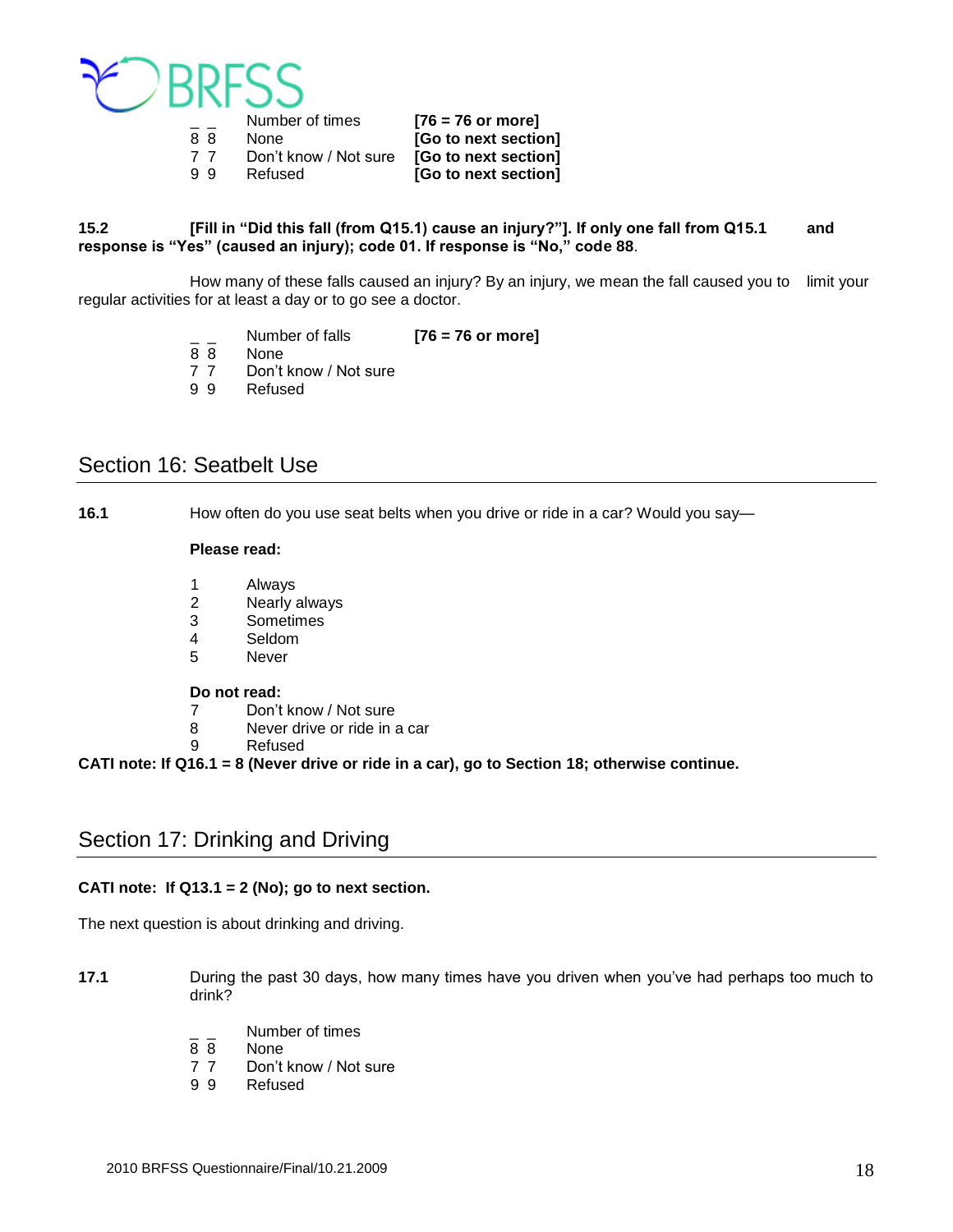

## <span id="page-18-0"></span>Section 18: Women's Health

#### **CATI note: If respondent is male, go to the next section.**

The next questions are about breast and cervical cancer.

**18.1** A mammogram is an x-ray of each breast to look for breast cancer. Have you ever had a mammogram?

|   | Yes                   |               |
|---|-----------------------|---------------|
| 2 | N٥                    | [Go to Q18.3] |
| 7 | Don't know / Not sure | [Go to Q18.3] |
| 9 | Refused               | [Go to Q18.3] |

**18.2** How long has it been since you had your last mammogram?

#### **Read only if necessary:**

- 1 Within the past year (anytime less than 12 months ago)
- 2 Within the past 2 years (1 year but less than 2 years ago)
- 3 Within the past 3 years (2 years but less than 3 years ago)
- 4 Within the past 5 years (3 years but less than 5 years ago)  $5 5$  or more vears ago
- 5 5 or more years ago

#### **Do not read:**

- 7 Don't know / Not sure
- 9 Refused
- **18.3** A clinical breast exam is when a doctor, nurse, or other health professional feels the breasts for lumps. Have you ever had a clinical breast exam?

|          | Yes                   |               |
|----------|-----------------------|---------------|
| 2        | N٥                    | [Go to Q18.5] |
| 7        | Don't know / Not sure | [Go to Q18.5] |
| <b>g</b> | Refused               | [Go to Q18.5] |

**18.4** How long has it been since your last breast exam?

#### **Read only if necessary:**

- 1 Within the past year (anytime less than 12 months ago)
- 2 Within the past 2 years (1 year but less than 2 years ago)
- 3 Within the past 3 years (2 years but less than 3 years ago)
- 4 Within the past 5 years (3 years but less than 5 years ago)
- 5 5 or more years ago

#### **Do not read:**

- 7 Don't know / Not sure<br>9 Refused
	- **Refused**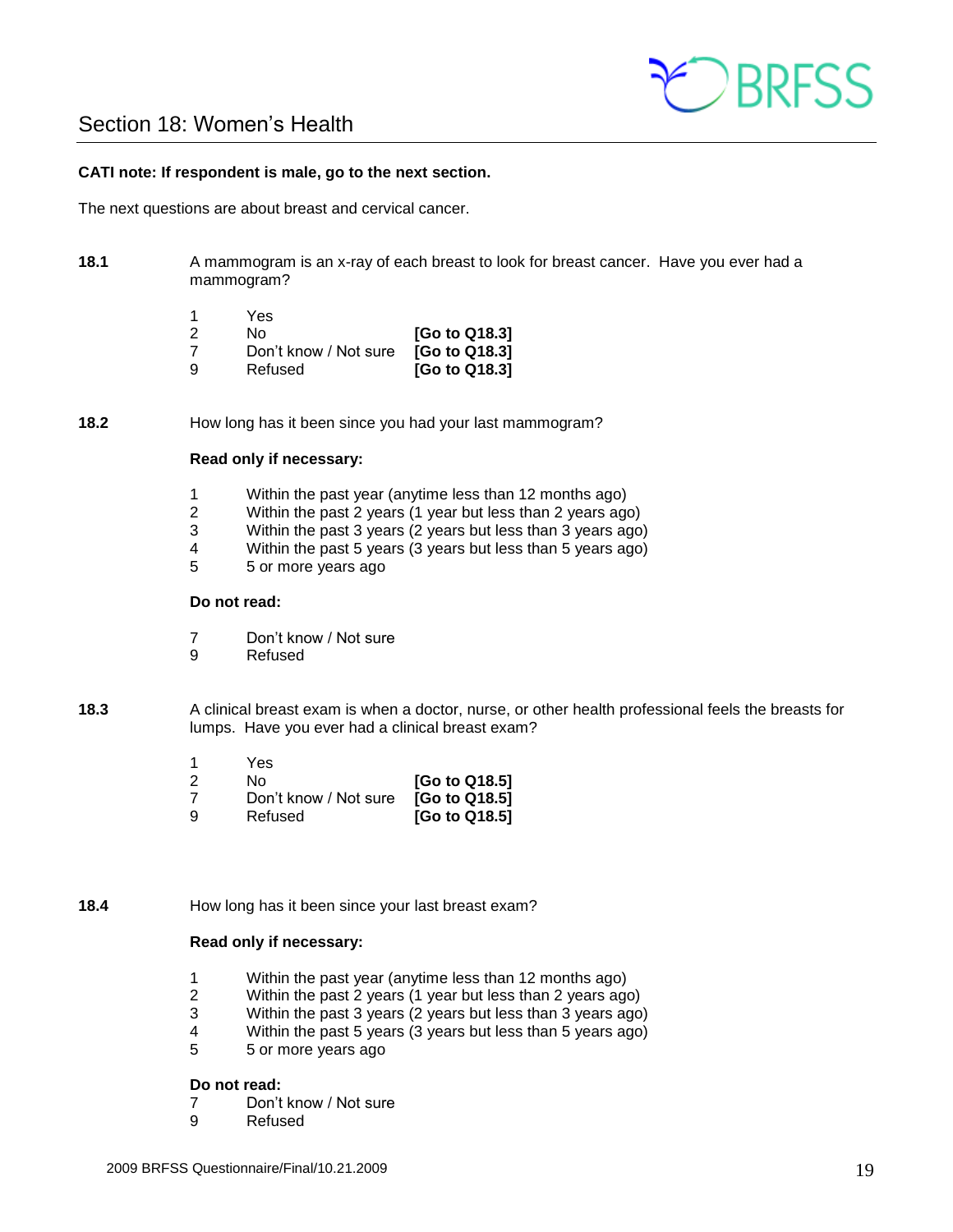

#### **18.5** A Pap test is a test for cancer of the cervix. Have you ever had a Pap test?

| -1       | Yes                   |               |
|----------|-----------------------|---------------|
| 2        | N٥                    | [Go to Q18.7] |
| 7        | Don't know / Not sure | [Go to Q18.7] |
| <b>g</b> | Refused               | [Go to Q18.7] |

#### **18.6** How long has it been since you had your last Pap test?

#### **Read only if necessary:**

- 1 Within the past year (anytime less than 12 months ago)
- 2 Within the past 2 years (1 year but less than 2 years ago)
- 3 Within the past 3 years (2 years but less than 3 years ago)
- 4 Within the past 5 years (3 years but less than 5 years ago)
- 5 5 or more years ago

#### **Do not read:**

- 7 Don't know / Not sure
- 9 Refused

#### **CATI note: If response to Core Q12.20 = 1 (is pregnant); then go to next section.**

**18.7 Have you had a hysterectomy?** 

**Read only if necessary:** A hysterectomy is an operation to remove the uterus (womb).

- 1 Yes
- 2 No
- 7 Don't know / Not sure<br>9 Refused
- **Refused**

## <span id="page-19-0"></span>Section 19: Prostate Cancer Screening

#### CATI note: If respondent is <39 years of age, or is female, go to next section.

Now, I will ask you some questions about prostate cancer screening.

**19.1** A Prostate-Specific Antigen test, also called a PSA test, is a blood test used to check men for prostate cancer. Have you ever had a PSA test?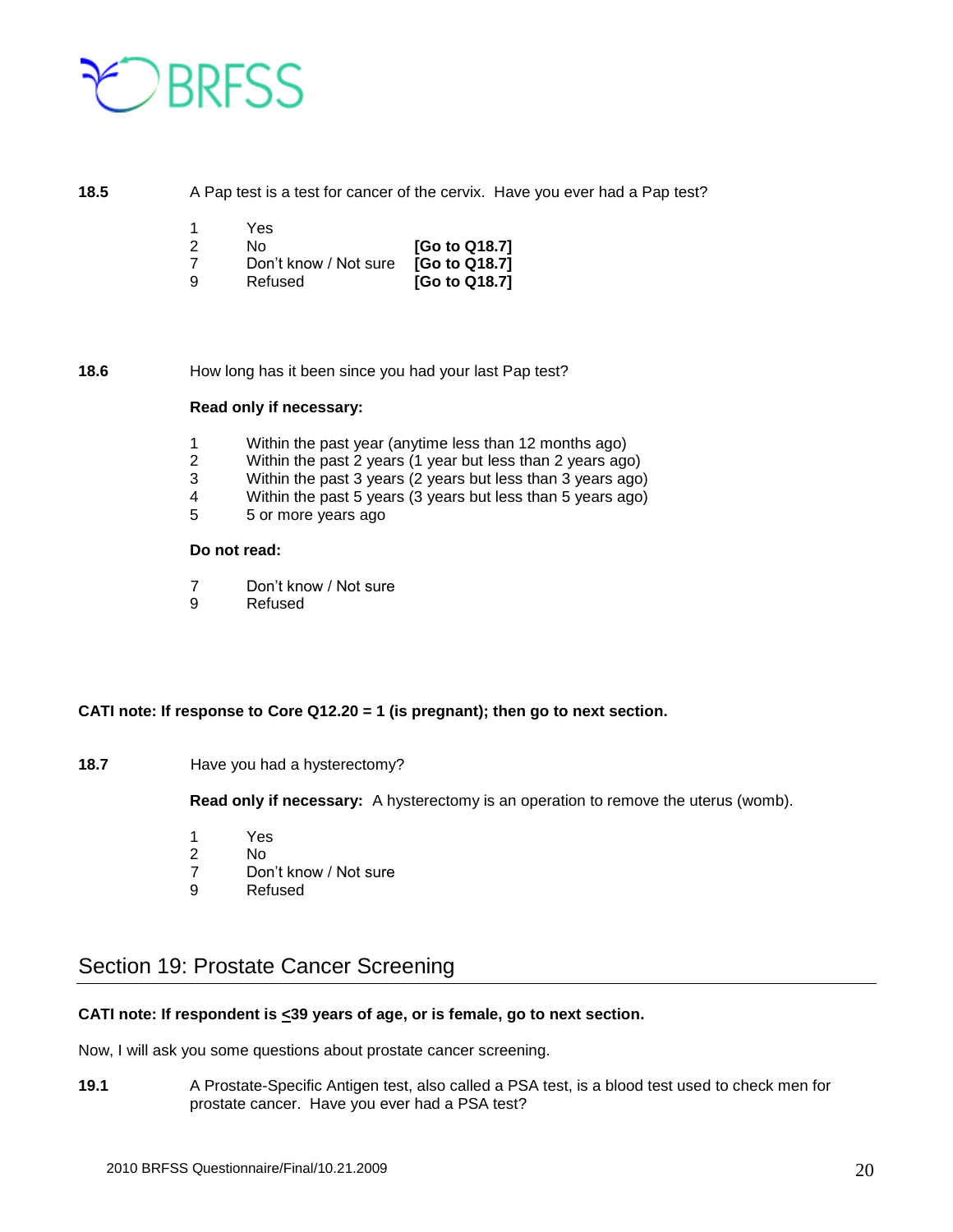

1 Yes 2 No **[Go to Q19.3]** 7 Don't Know / Not sure **[Go to Q19.3]** 9 Refused **[Go to Q19.3]**

**19.2** How long has it been since you had your last PSA test?

#### **Read only if necessary:**

- 1 Within the past year (anytime less than 12 months ago)
- 2 Within the past 2 years (1 year but less than 2 years)<br>3 Within the past 3 years (2 years but less than 3 years)
- Within the past 3 years (2 years but less than 3 years)
- 4 Within the past 5 years (3 years but less than 5 years)
- 5 5 or more years ago

#### **Do not read:**

- 7 Don't know / Not sure
- 9 Refused
- **19.3** A digital rectal exam is an exam in which a doctor, nurse, or other health professional places a gloved finger into the rectum to feel the size, shape, and hardness of the prostate gland. Have you ever had a digital rectal exam?

| -1 | Yes                   |               |
|----|-----------------------|---------------|
| 2  | N٥                    | [Go to Q19.5] |
| 7  | Don't know / Not sure | [Go to Q19.5] |
| 9  | Refused               | [Go to Q19.5] |

**19.4** How long has it been since your last digital rectal exam?

#### **Read only if necessary:**

- 1 Within the past year (anytime less than 12 months ago)
- 2 Within the past 2 years (1 year but less than 2 years)
- 3 Within the past 3 years (2 years but less than 3 years)
- 4 Within the past 5 years (3 years but less than 5 years)
- 5 5 or more years ago

#### **Do not read:**

- 7 Don't know / Not sure
- 9 Refused
- **19.5** Have you ever been told by a doctor, nurse, or other health professional that you had prostate cancer?
	- 1 Yes
	- 2 No
	- 7 Don't know / Not sure
	- 9 Refused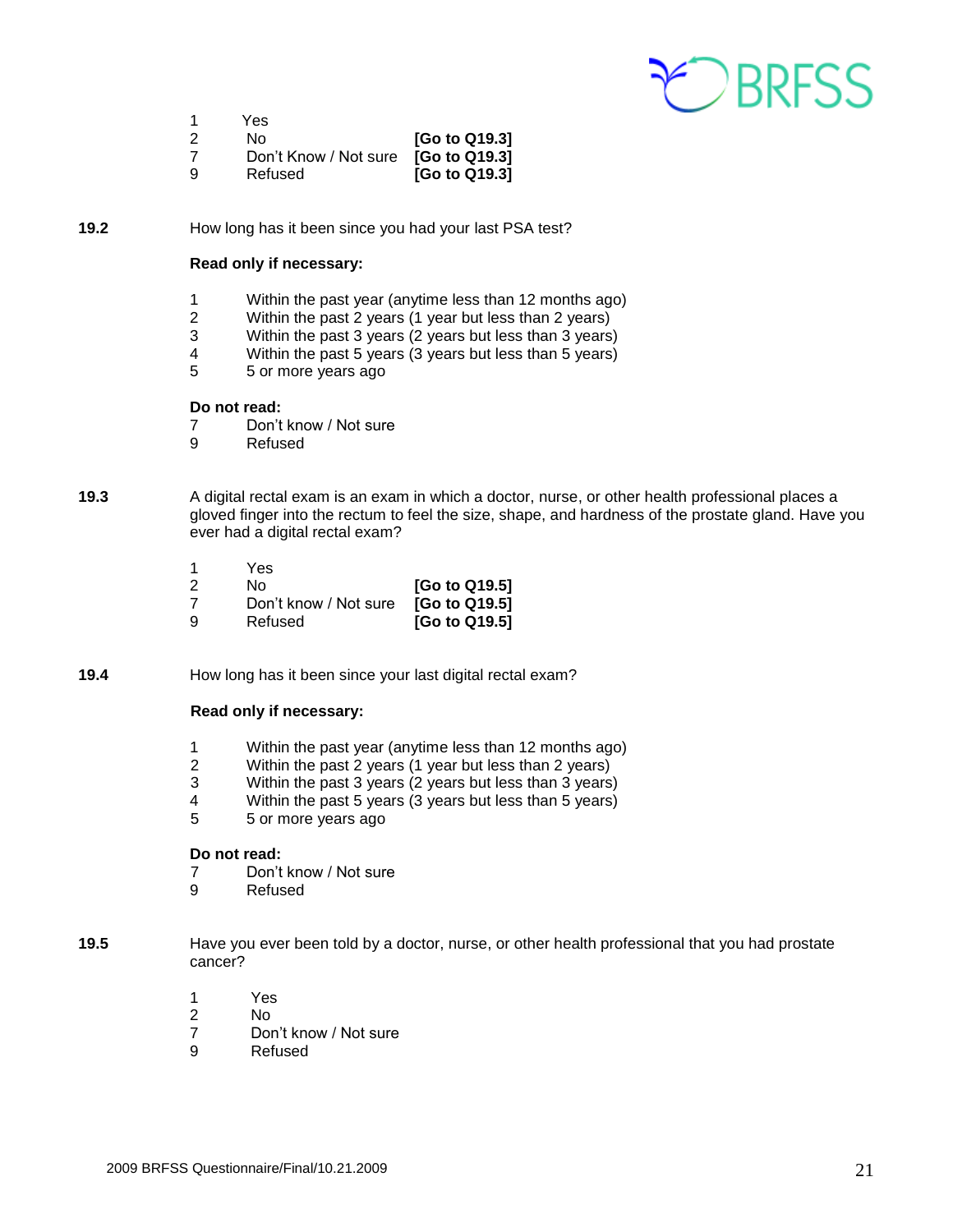

## <span id="page-21-0"></span>Section 20: Colorectal Cancer Screening

#### **CATI note: If respondent is < 49 years of age, go to next section.**

The next questions are about colorectal cancer screening.

**20.1** A blood stool test is a test that may use a special kit at home to determine whether the stool contains blood. Have you ever had this test using a home kit?

| -1 | Yes                   |               |
|----|-----------------------|---------------|
| 2  | N٥                    | [Go to Q20.3] |
| 7  | Don't know / Not sure | [Go to Q20.3] |
| 9  | Refused               | [Go to Q20.3] |

**20.2** How long has it been since you had your last blood stool test using a home kit?

#### **Read only if necessary:**

- 1 Within the past year (anytime less than 12 months ago)
- 2 Within the past 2 years (1 year but less than 2 years ago)
- 3 Within the past 3 years (2 years but less than 3 years ago)
- 4 Within the past 5 years (3 years but less than 5 years ago)
- 5 5 or more years ago

#### **Do not read:**

- 7 Don't know / Not sure
- 9 Refused
- **20.3** Sigmoidoscopy and colonoscopy are exams in which a tube is inserted in the rectum to view the colon for signs of cancer or other health problems. Have you ever had either of these exams?

|          | Yes                   |                      |
|----------|-----------------------|----------------------|
| 2        | No.                   | [Go to next section] |
| 7        | Don't know / Not sure | [Go to next section] |
| <b>q</b> | Refused               | [Go to next section] |

**20.4** For a SIGMOIDOSCOPY, a flexible tube is inserted into the rectum to look for problems. A COLONOSCOPY is similar, but uses a longer tube, and you are usually given medication

through a needle in your arm to make you sleepy and told to have someone else drive you home after the test. Was your MOST RECENT exam a sigmoidoscopy or

- a colonoscopy?
- 1 Sigmoidoscopy
- 2 Colonoscopy
- 7 Don't know / Not sure
- 9 Refused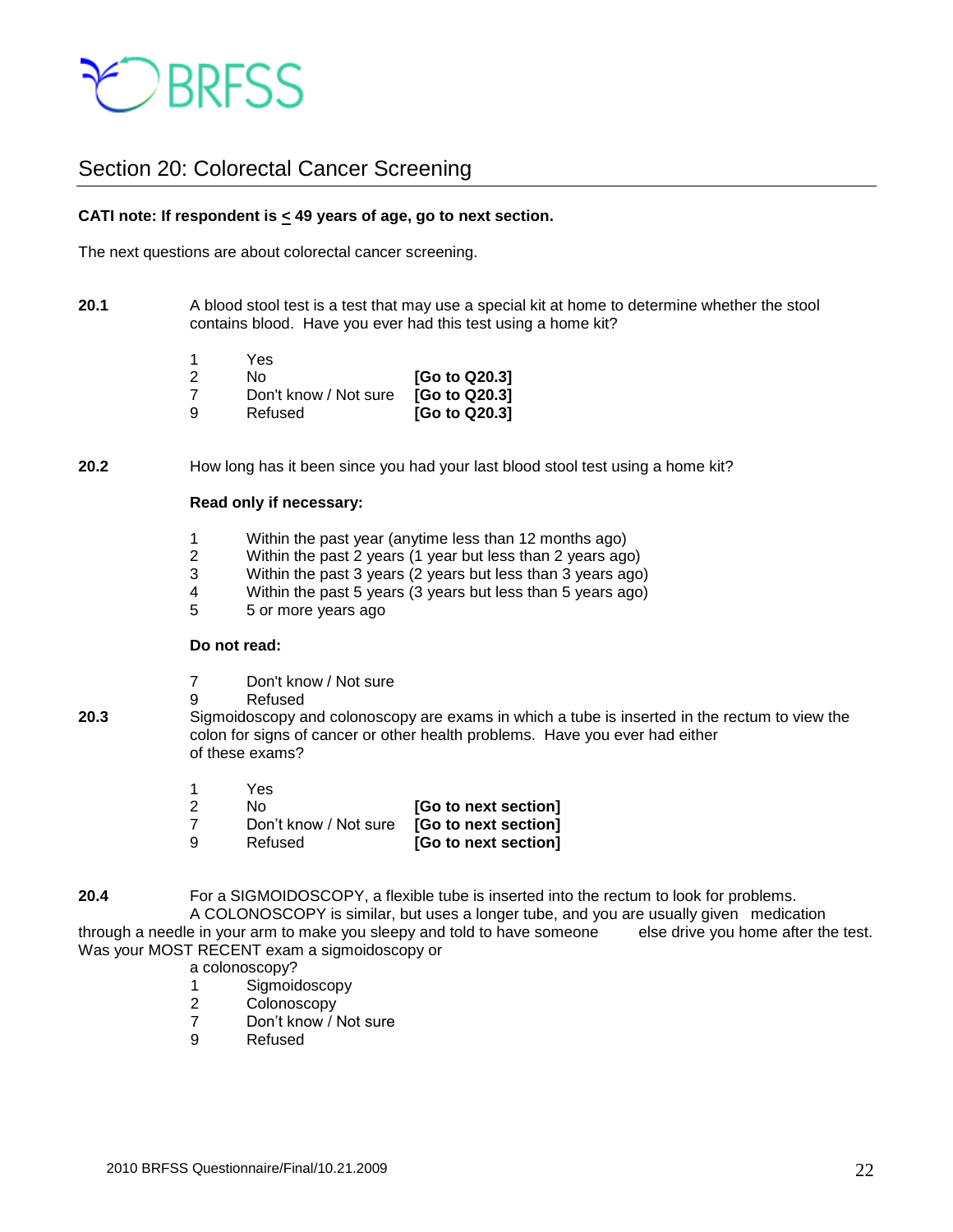

**20.5** How long has it been since you had your last sigmoidoscopy or colonoscopy?

#### **Read only if necessary:**

- 1 Within the past year (anytime less than 12 months ago)
- 2 Within the past 2 years (1 year but less than 2 years ago)
- 3 Within the past 3 years (2 years but less than 3 years ago)
- 4 Within the past 5 years (3 years but less than 5 years ago)
- 5 Within the past 10 years (5 years but less than 10 years ago)
- 6 10 or more years ago

#### **Do not read:**

- 7 Don't know / Not sure
- 9 Refused

## <span id="page-22-0"></span>Section 21: HIV/AIDS

#### **CATI note: If respondent is 65 years old or older, go to next section.**

The next few questions are about the national health problem of HIV, the virus that causes AIDS. Please remember that your answers are strictly confidential and that you don't have to answer every question if you do not want to. Although we will ask you about testing, we will not ask you about the results of any test you may have had.

**21.1** Have you ever been tested for HIV? Do not count tests you may have had as part of a blood donation. Include testing fluid from your mouth.

| -1 | Yes                   |               |
|----|-----------------------|---------------|
| 2  | N٥                    | [Go to Q21.5] |
| 7  | Don't know / Not sure | [Go to Q21.5] |
| 9  | Refused               | [Go to Q21.5] |

**21.2** Not including blood donations, in what month and year was your last HIV test?

#### **NOTE: If response is before January 1985, code "Don't know."**

**CATI INSTRUCTION: If the respondent remembers the year but cannot remember the month, code the first two digits 77 and the last four digits for the year.** 

| $\mathbf{I}$ and $\mathbf{I}$ | Code month and year   |
|-------------------------------|-----------------------|
| 7 7 7 7 7 7                   | Don't know / Not sure |
| 99/9999                       | Refused               |

- **21.3** Where did you have your last HIV test at a private doctor or HMO office, at a counseling and testing site, at a hospital, at a clinic, in a jail or prison, at a drug treatment facility, at home, or somewhere else?
	- 0 1 Private doctor or HMO office
	- 0 2 Counseling and testing site
	- 0 3 Hospital
	- 0 4 Clinic
	- 0 5 Jail or prison (or other correctional facility)
	- 0 6 Drug treatment facility
	- 0 7 At home
	- 0 8 Somewhere else
	- 7 7 Don't know / Not sure
	- 9 9 Refused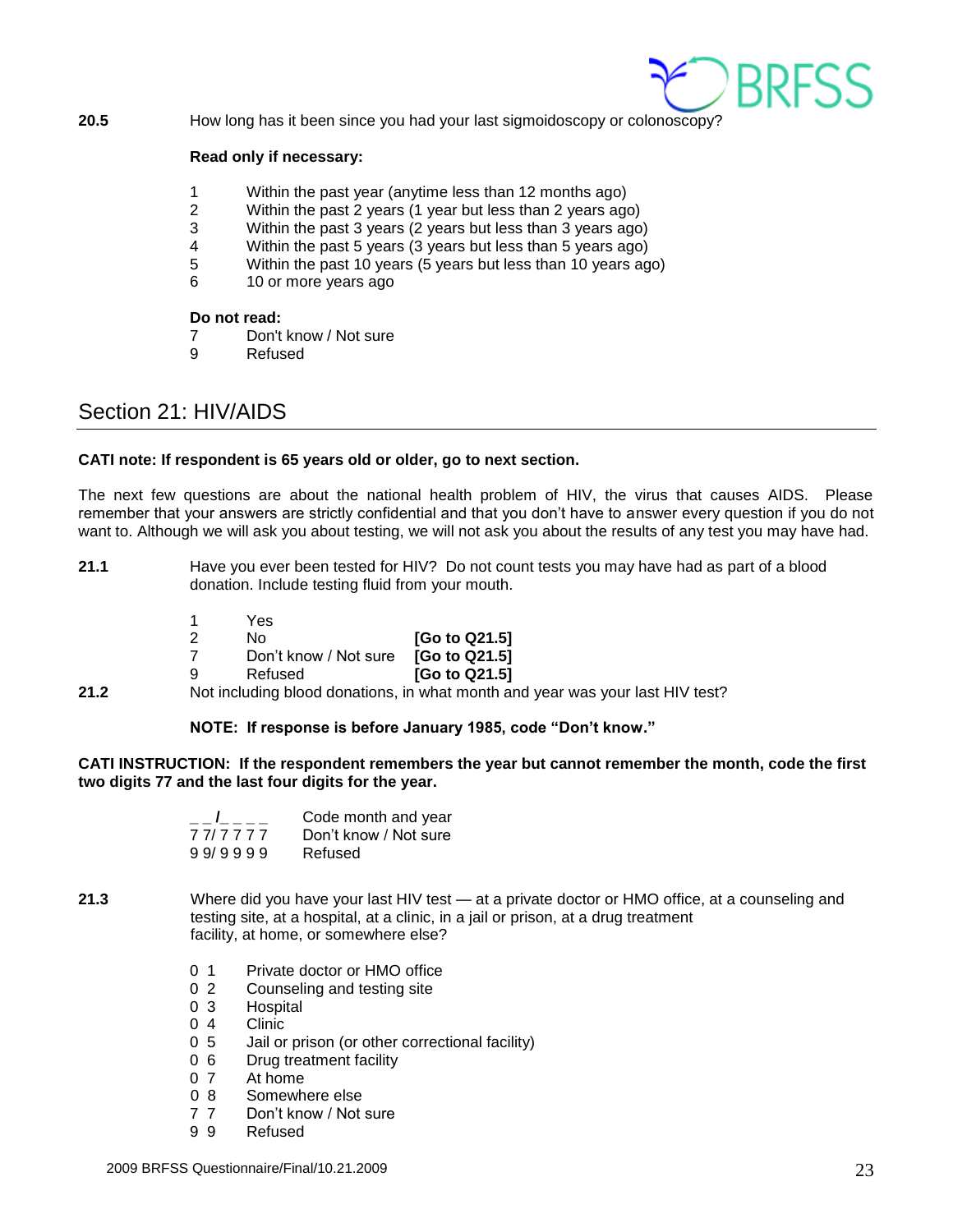

#### **CATI note: Ask Q21.4; if Q21.2 = within last 12 months. Otherwise, go to Q21.5.**

**21.4** Was it a rapid test where you could get your results within a couple of hours?

- 
- 1 Yes<br>2 No  $No$
- 7 Don't know / Not sure
- 9 Refused

**21.5** I'm going to read you a list. When I'm done, please tell me if any of the situations apply to you. You do not need to tell me which one.

- You have used intravenous drugs in the past year.
- You have been treated for a sexually transmitted or venereal disease in the past year.
- You have given or received money or drugs in exchange for sex in the past year.
- You had anal sex without a condom in the past year.

Do any of these situations apply to you?

- 1 Yes
- 2 No
- 7 Don't know / Not sure
- 9 Refused

## <span id="page-23-0"></span>Section 22: Emotional Support and Life Satisfaction

The next two questions are about emotional support and your satisfaction with life.

**22.1** How often do you get the social and emotional support you need?

#### **INTERVIEWER NOTE: If asked, say "please include support from any source."**

#### **Please read:**

- 1 Always
- 2 Usually
- 3 Sometimes
- 4 Rarely
- 5 Never

#### **Do not read:**

- 7 Don't know / Not sure
- 9 Refused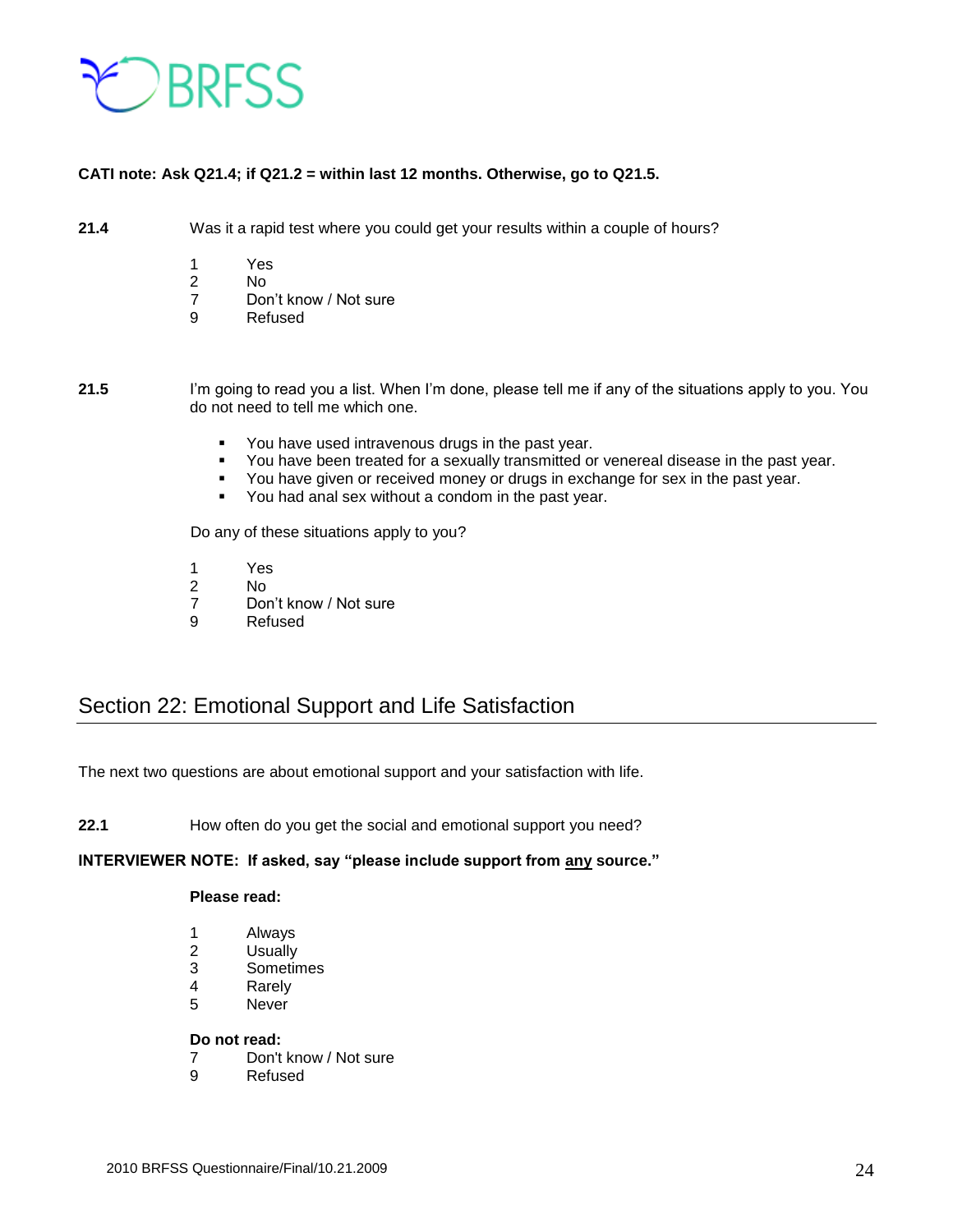

**22.2** In general, how satisfied are you with your life?

#### **Please read:**

- 1 Very satisfied
- 2 Satisfied
- 3 Dissatisfied
- 4 Very dissatisfied

#### **Do not read:**

- 7 Don't know / Not sure
- 9 Refused

## Optional Modules

## <span id="page-24-0"></span>Module 1: Pre-Diabetes

#### **NOTE: Only asked of those not responding "Yes" (code = 1) to Core Q6.1 (Diabetes awareness question).**

- **1.** Have you had a test for high blood sugar or diabetes within
	- 1 Yes
	- 2 No
	- 7 Don't know / Not sure
	- 9 Refused

#### **CATI note: If Core Q6.1 = 4 (No, pre-diabetes or borderline diabetes); answer Q2 "Yes" (code = 1).**

**2.** Have you ever been told by a doctor or other health professional that you have pre-diabetes or borderline diabetes?

#### **If "Yes" and respondent is female, ask: "Was this only when you were pregnant?"**

- 1 Yes<br>2 Yes
- 2 Yes, during pregnancy<br>3 No
- N<sub>o</sub>
- 7 Don't know / Not sure
- 9 Refused

## <span id="page-24-1"></span>Module 2: Diabetes

#### **To be asked following Core Q6.1; if response is "Yes" (code = 1)**

- **1.** How old were you when you were told you have diabetes?
	- \_ \_ Code age in years **[97 = 97 and older]**
	- 9 8 Don't know / Not sure<br>9 9 Refused
	- **Refused**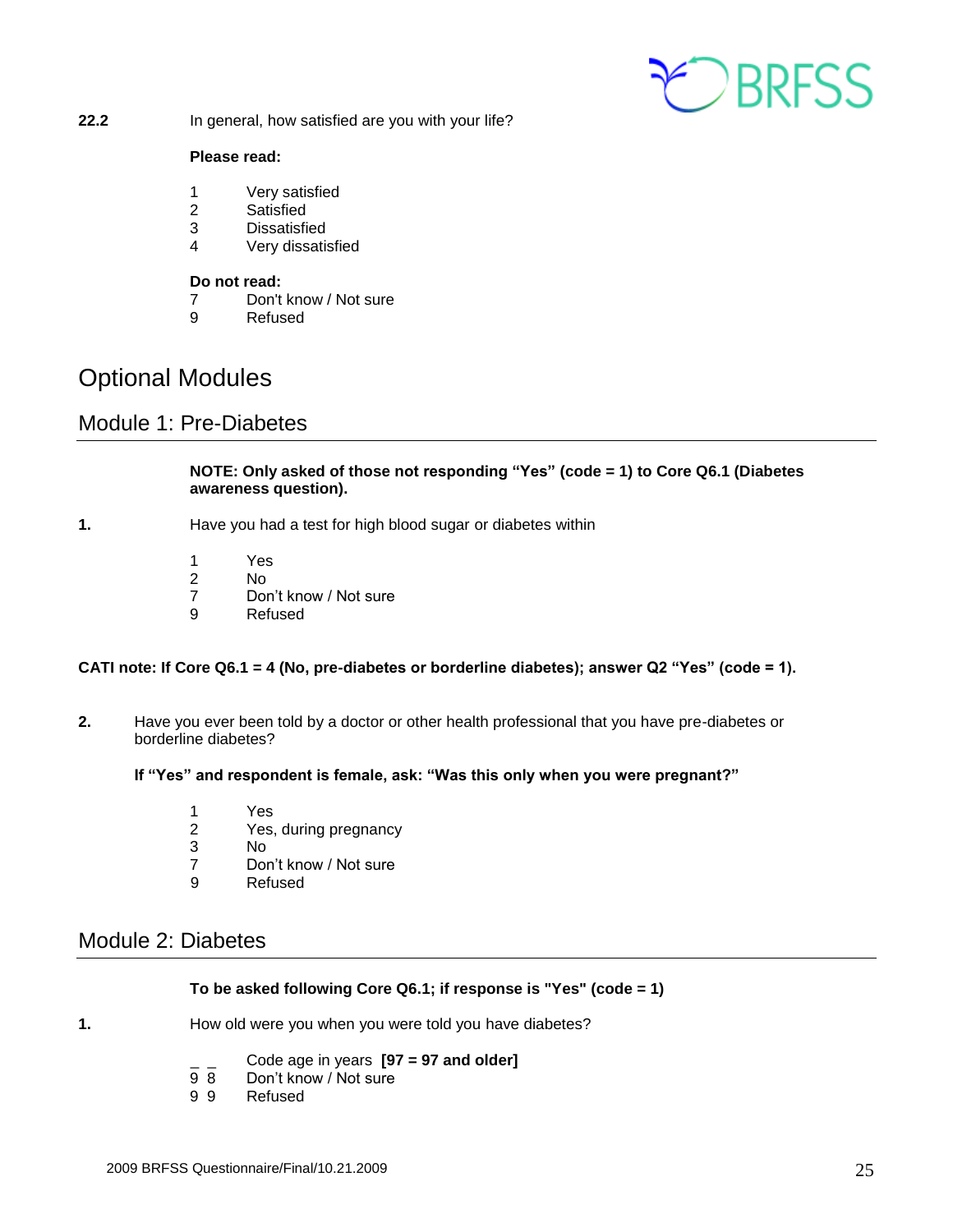

**2.** Are you now taking insulin?

1 Yes

- 2 No
- 9 Refused

**3.** About how often do you check your blood for glucose or sugar? Include times when checked by a family member or friend, but do NOT include times when checked by a health professional.

> $1 -$  Times per day 2 \_ \_ Times per week 3 \_ \_ Times per month 4 \_ \_ Times per year  $\begin{array}{ccc} 4 & _{\rule{1pt}{1.5mm}} & _{\rule{1pt}{1.5mm}} & _{\rule{1pt}{1.5mm}} & _{\rule{1pt}{1.5mm}} & _{\rule{1pt}{1.5mm}} & _{\rule{1pt}{1.5mm}} & _{\rule{1pt}{1.5mm}} & _{\rule{1pt}{1.5mm}} & _{\rule{1pt}{1.5mm}} & _{\rule{1pt}{1.5mm}} & _{\rule{1pt}{1.5mm}} & _{\rule{1pt}{1.5mm}} & _{\rule{1pt}{1.5mm}} & _{\rule{1pt}{1.5mm}} & _{\rule{1pt}{1.5mm}} & _{\rule{1pt}{1.5mm}} & _{\$ 7 7 7 Don't know / Not sure<br>9 9 9 Refused **Refused**

**4.** About how often do you check your feet for any sores or irritations? Include times when checked by a family member or friend, but do NOT include times when checked by a health professional.

| Times per week               |  |
|------------------------------|--|
|                              |  |
| Times per month              |  |
| Times per year               |  |
| No feet<br>555               |  |
| 888<br><b>Never</b>          |  |
| Don't know / Not sure<br>777 |  |
| Refused                      |  |

- **5.** About how many times in the past 12 months have you seen a doctor, nurse, or other health professional for your diabetes?
	- $\frac{1}{8}$   $\frac{1}{8}$  Number of times **[76 = 76 or more]**
	- **None**
	- 7 7 Don't know / Not sure
	- 9 9 Refused

**6.** A test for "A one C" measures the average level of blood sugar over the past three months. About how many times in the past 12 months has a doctor, nurse, or other health professional checked you for "A one C"?

- \_ \_ Number of times **[76 = 76 or more]**
- **None**
- 9 8 Never heard of "A one C" test
- 7 7 Don't know / Not sure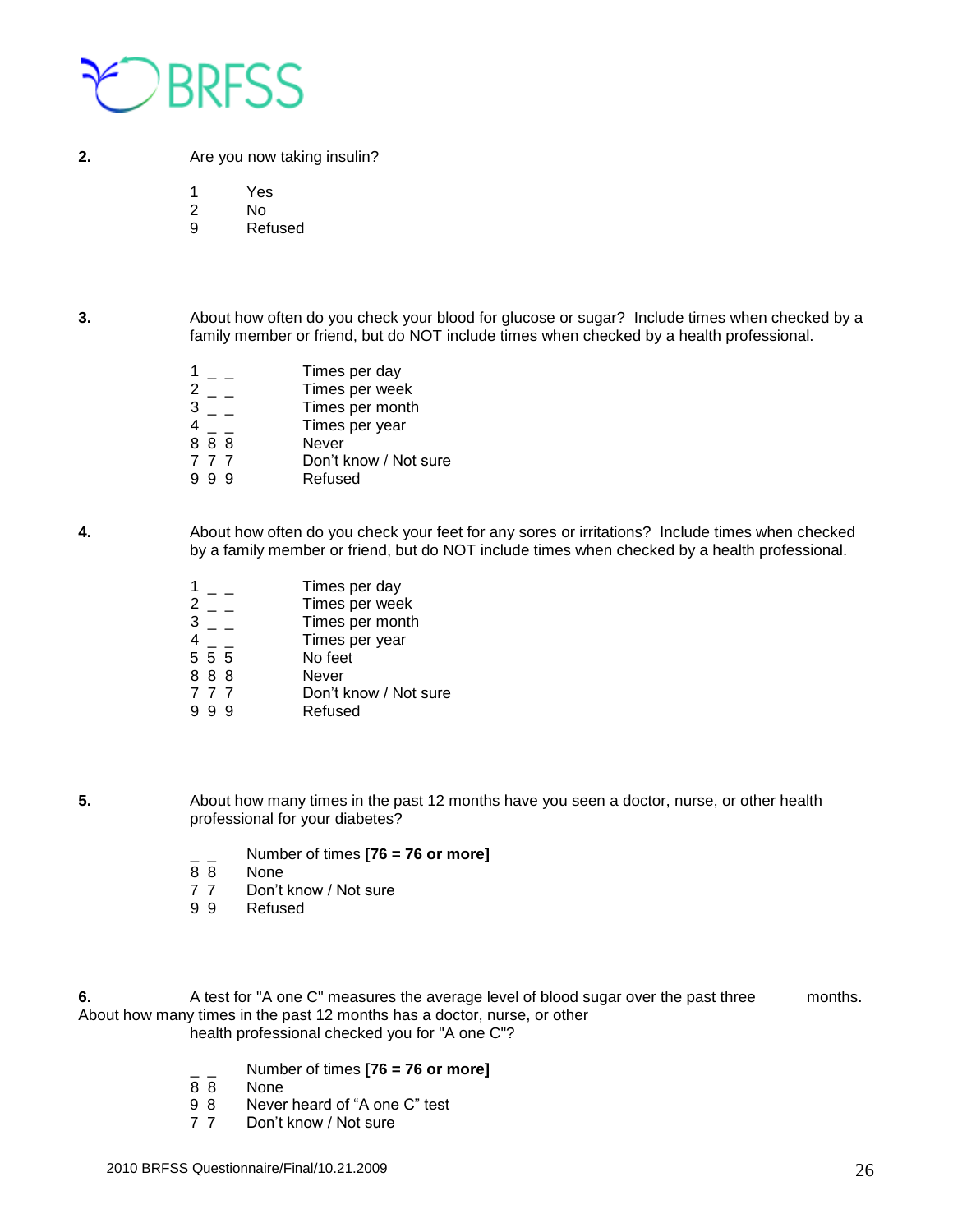

9 9 Refused

#### **CATI note: If Q4 = 555 (No feet), go to Q8.**

- **7.** About how many times in the past 12 months has a health professional checked your feet for any sores or irritations?
	- \_ \_ Number of times **[76 = 76 or more]**
	- **None**
	- 7 7 Don't know / Not sure<br>9 9 Refused
	- **Refused**
- **8.** When was the last time you had an eye exam in which the pupils were dilated? This would have made you temporarily sensitive to bright light.

#### **Read only if necessary:**

- 1 Within the past month (anytime less than 1 month ago)
- Within the past year (1 month but less than 12 months ago)
- 3 Within the past 2 years (1 year but less than 2 years ago)
- 4 2 or more years ago

#### **Do not read:**

- 7 Don't know / Not sure
- 8 Never
- 9 Refused

**9.** Has a doctor ever told you that diabetes has affected your eyes or that you had retinopathy?

- 1 Yes
- 2 No
- 7 Don't know / Not sure
- 9 Refused

**10.** Have you ever taken a course or class in how to manage your diabetes yourself?

- 1 Yes
- 2 No
- 7 Don't know / Not sure
- 9 Refused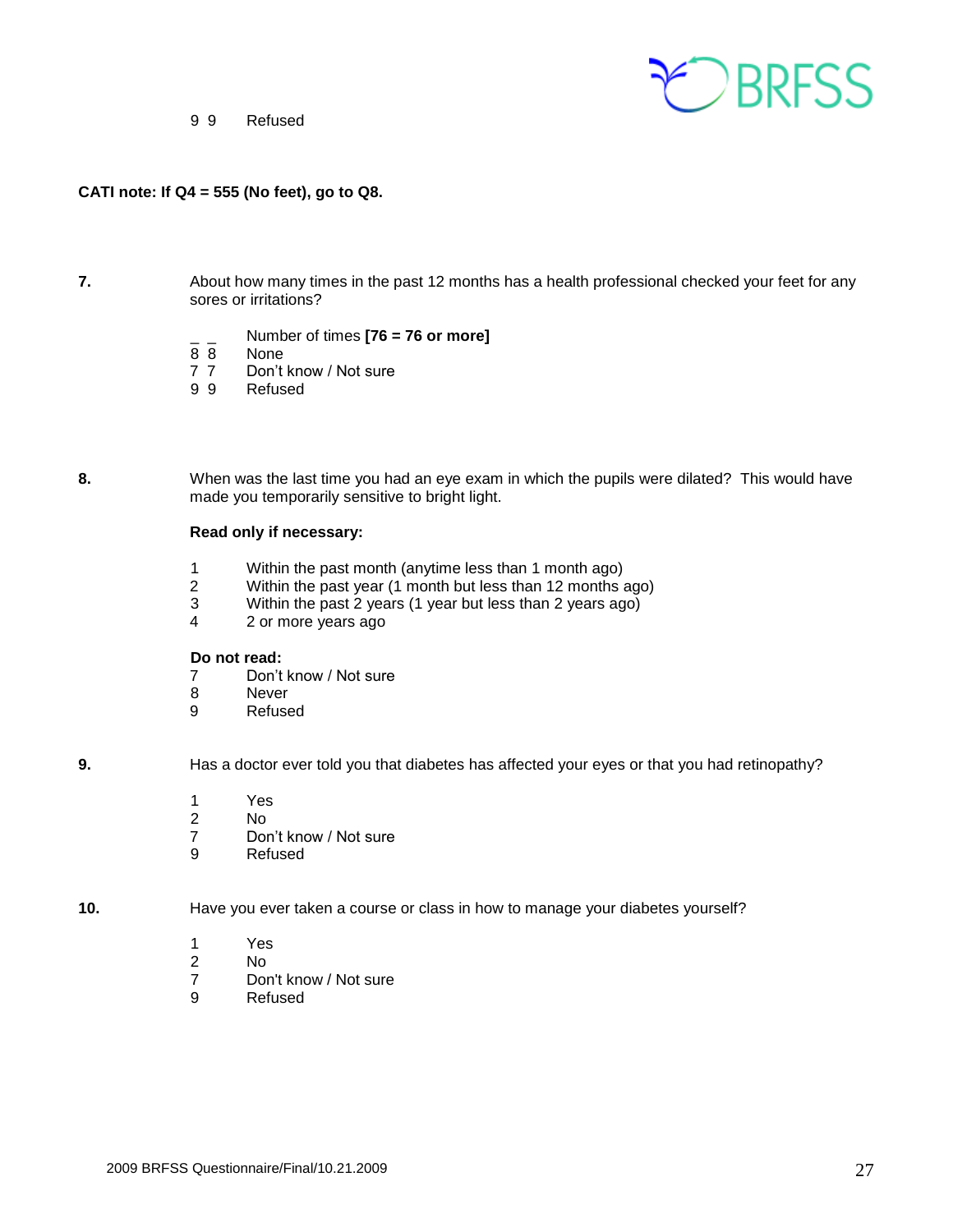

## <span id="page-27-0"></span>Module 14: Cancer Survivorship

Now I am going to ask you about cancer.

#### **CATI note: If Core Q19.5 = 1 (Yes), answer Q1 "Yes" (code = 1), then go to Q2.**

**1.** Have you EVER been told by a doctor, nurse, or other health professional that you had cancer?

> **Read only if necessary:** By "other health professional" we mean a nurse practitioner, a physician's assistant, social worker, or some other licensed professional.

| Yes |         |                                           |
|-----|---------|-------------------------------------------|
| No. |         | [Go to next module]                       |
|     |         | Don't know / Not sure [Go to next module] |
| a   | Refused | [Go to next module]                       |

#### **2.** How many different types of cancer have you had?

- 1 Only one
- 2 Two
- 3 Three or more
- 7 Don't know / Not sure **[Go to next module] [Go to next module]**
- **3.** At what age were you told that you had cancer?
	- \_ \_ Code age in years **[97 = 97 and older]**  Don't know / Not sure
	- 9 9 Refused

**CATI note: If Q2 = 2 (Two) or 3 (Three or more), ask:** "At what age were you first diagnosed with cancer?"

**INTERVIEWER NOTE: This question refers to the first time they were told about their first cancer.** 

**4.** What type of cancer was it?

**If Q2 = 2 (Two) or 3 (Three or more), ask:** "With your most recent diagnoses of cancer, what type of cancer was it?"

**INTERVIEWER NOTE: Please read list only if respondent needs prompting for cancer type (i.e., name of cancer) [1-28]:** 

> **Breast**  0 1 Breast cancer **Female reproductive (Gynecologic)**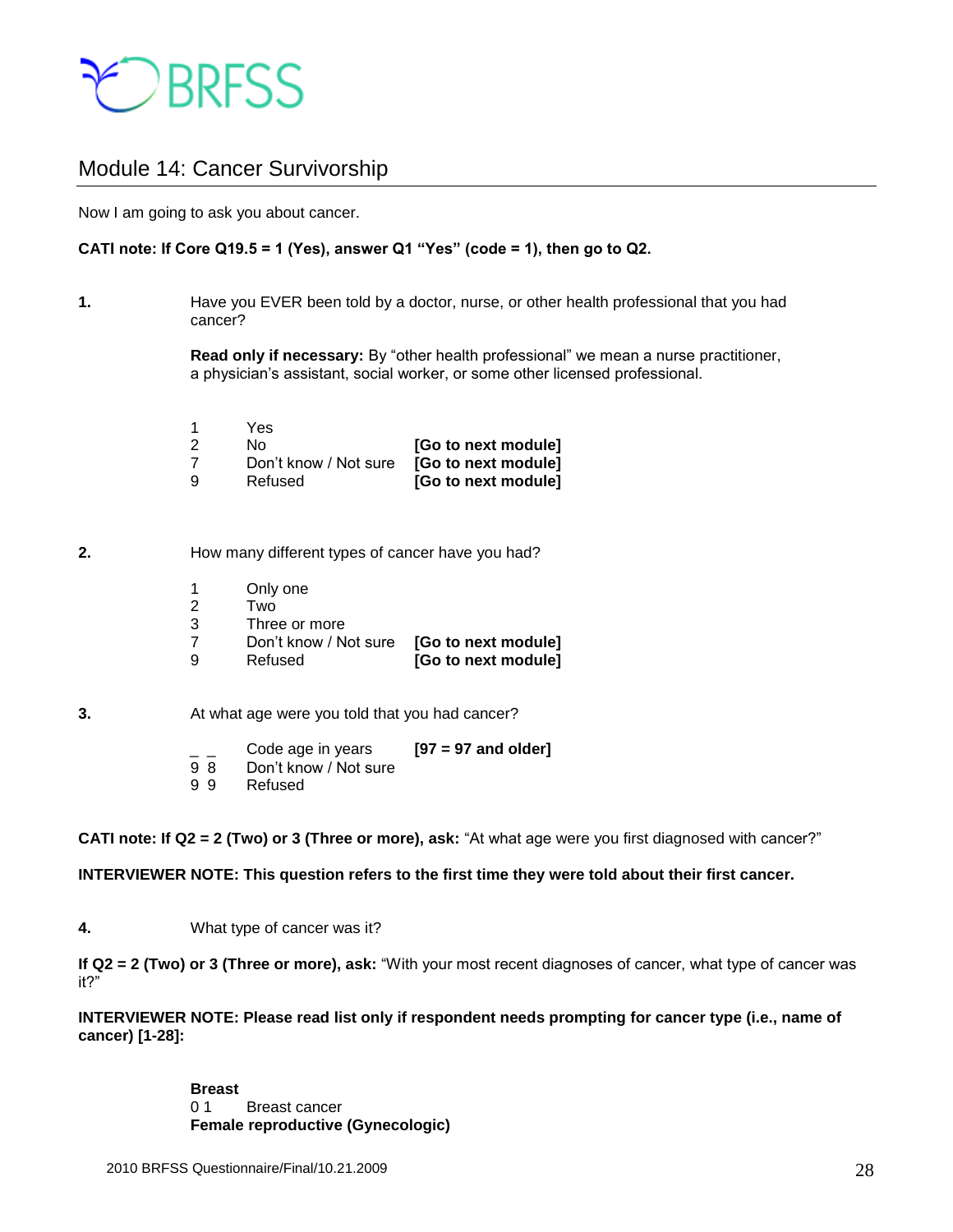

- 0 2 Cervical cancer (cancer of the cervix)
- 0 3 Endometrial cancer (cancer of the uterus)
- 0 4 Ovarian cancer (cancer of the ovary)

#### **Head/Neck**

- 05 Head and neck cancer
- 0 6 Oral cancer
- 07 Pharyngeal (throat) cancer
- 08 Thyroid

#### **Gastrointestinal**

- 0 9 Colon (intestine) cancer
- 1 0 Esophageal (esophagus)
- 11 Liver cancer<br>12 Pancreatic (r
- Pancreatic (pancreas) cancer
- 1 3 Rectal (rectum) cancer
- 1 4 Stomach

#### **Leukemia/Lymphoma (lymph nodes and bone marrow)**

- 15 Hodgkin's Lymphoma (Hodgkin's disease)<br>16 Leukemia (blood) cancer
- Leukemia (blood) cancer
- 1 7 Non-Hodgkin's Lymphoma

#### **Male reproductive**

- 1 8 Prostate cancer
- 1 9 Testicular cancer
- **Skin**<br>20
- **Melanoma**
- 2 1 Other skin cancer

#### **Thoracic**

- 22 Heart
- 23 Lung

#### **Urinary cancer:**

- 2 4 Bladder cancer
- 2 5 Renal (kidney) cancer

#### **Others**

- 2 6 Bone
- 27 Brain
- 2 8 Neuroblastoma
- 2 9 Other

#### **Do not read:**

- 7 7 Don't know / Not sure
- 9 9 Refused
- 
- **5.** Are you currently receiving treatment for cancer? By treatment, we mean surgery, radiation therapy, chemotherapy, or chemotherapy pills.
	- 1 Yes **[Go to next module]**
- 2 No
	- 7 Don't know / Not sure **[Go to next module]**
	- 9 Refused **[Go to next module]**
- **6.** What type of doctor provides the majority of your health care?

**INTERVIEWER NOTE: If the respondent requests clarification of this question, say: "We want to know which** type of doctor provides the majority of your health care."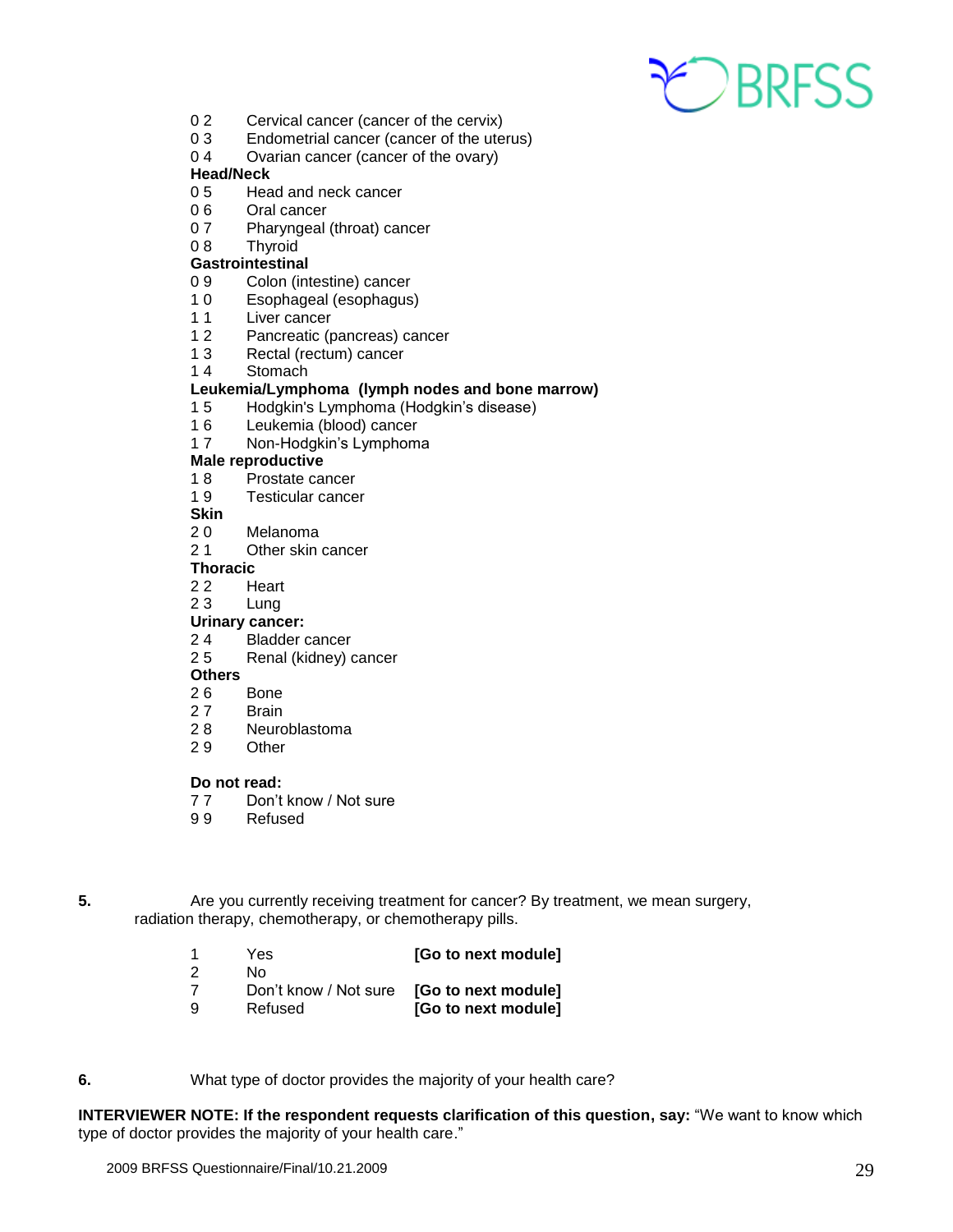

#### **Please read [1-10]:**

- 0 1 Cancer Surgeon
- 0 2 Family Practitioner
- 0 3 General Surgeon
- 0 4 Gynecologic Oncologist
- 05 Internist
- 0 6 Plastic Surgeon, Reconstructive Surgeon<br>0 7 Medical Oncologist
- Medical Oncologist
- 0 8 Radiation Oncologist<br>0 9 Urologist
- 0 9 Urologist<br>1 0 Other
- Other<sup>-</sup>

#### **Do not read:**

- 7 7 Don't know / Not sure
- 9 9 Refused
- **7.** Did any doctor, nurse, or other health professional EVER give you a written summary of all the cancer treatments that you received?

#### **Read only if necessary: "By 'other healthcare professional' we mean a nurse practitioner, a physician's assistant, social worker, or some other licensed professional."**

- 1 Yes
- 2 No
	- 7 Don't know / Not sure
	- 9 Refused
- **8.** Have you EVER received instructions from a doctor, nurse, or other health professional about *where* you should return or *who* you should see for routine cancer check-ups after completing your treatment for cancer?

|   | Yes                               |             |
|---|-----------------------------------|-------------|
|   | Nο                                | [Go to Q10] |
|   | Don't know / Not sure [Go to Q10] |             |
| a | Refused                           | [Go to Q10] |

**9.** Were these instructions written down or printed on paper for you?

- 1 Yes
- 2 No
	- 7 Don't know / Not sure
	- 9 Refused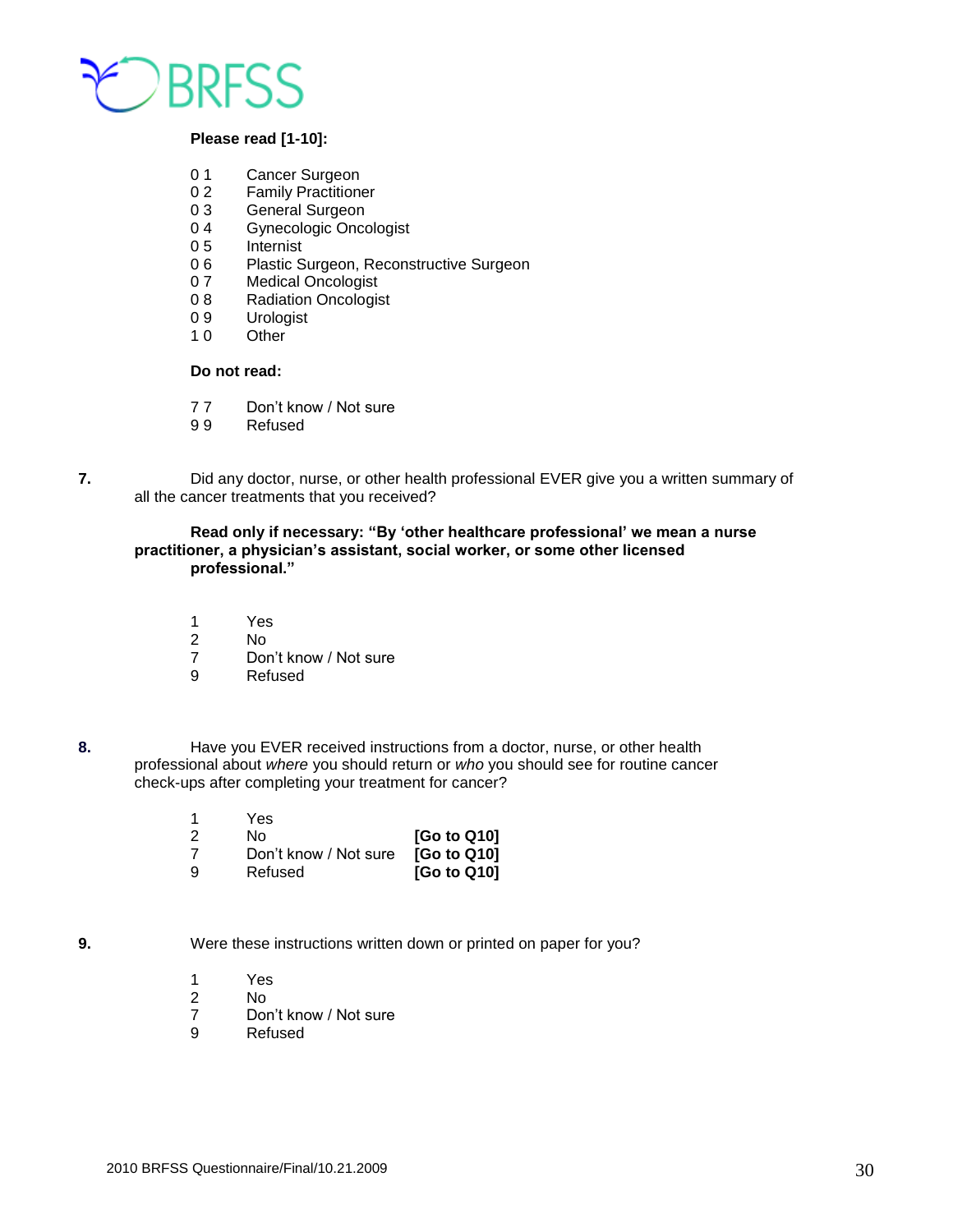

- **10.** With your most recent diagnosis of cancer, did you have health insurance that paid for all or part of your cancer treatment?
	- 1 Yes
- 2 No
	- 7 Don't know / Not sure
	- 9 Refused

#### **INTERVIEWER NOTE: "Health insurance" also includes Medicare, Medicaid, or other types of state health programs.**

- **11.** Were you EVER denied health insurance or life insurance coverage because of your cancer?
	- 1 Yes
- 2 No
	- 7 Don't know / Not sure
	- 9 Refused
- **12.** Did you participate in a clinical trial as part of your cancer treatment?
	- 1 Yes<br>2 No
- 2 No
	- 7 Don't know / Not sure
	- 9 Refused

**13.** Do you currently have physical pain caused by your cancer or cancer treatment?

|    | Yes                   |                     |
|----|-----------------------|---------------------|
| -2 | N٥                    | [Go to next module] |
|    | Don't know / Not sure | [Go to next module] |
| ാ  | Refused               | [Go to next module] |

- **14.** Is your pain currently under control?
	- 1 Yes
- 2 No
	- 7 Don't know / Not sure<br>9 Refused
	- **Refused**

## <span id="page-30-0"></span>Module 23: Random Child Selection

#### **CATI note: If Core Q12.7 = 88, or 99 (No children under age 18 in the household, or Refused), go to next module.**

**If Core Q12.7 = 1, Interviewer please read:** "Previously, you indicated there was one child age 17 or younger in your household. I would like to ask you some questions about that child." **[Go to Q1]**

**If Core Q12.7 is >1 and Core Q12.7 does not equal 88 or 99, Interviewer please read:** "Previously, you indicated there were **[number]** children age 17 or younger in your household. Think about those **[number]** children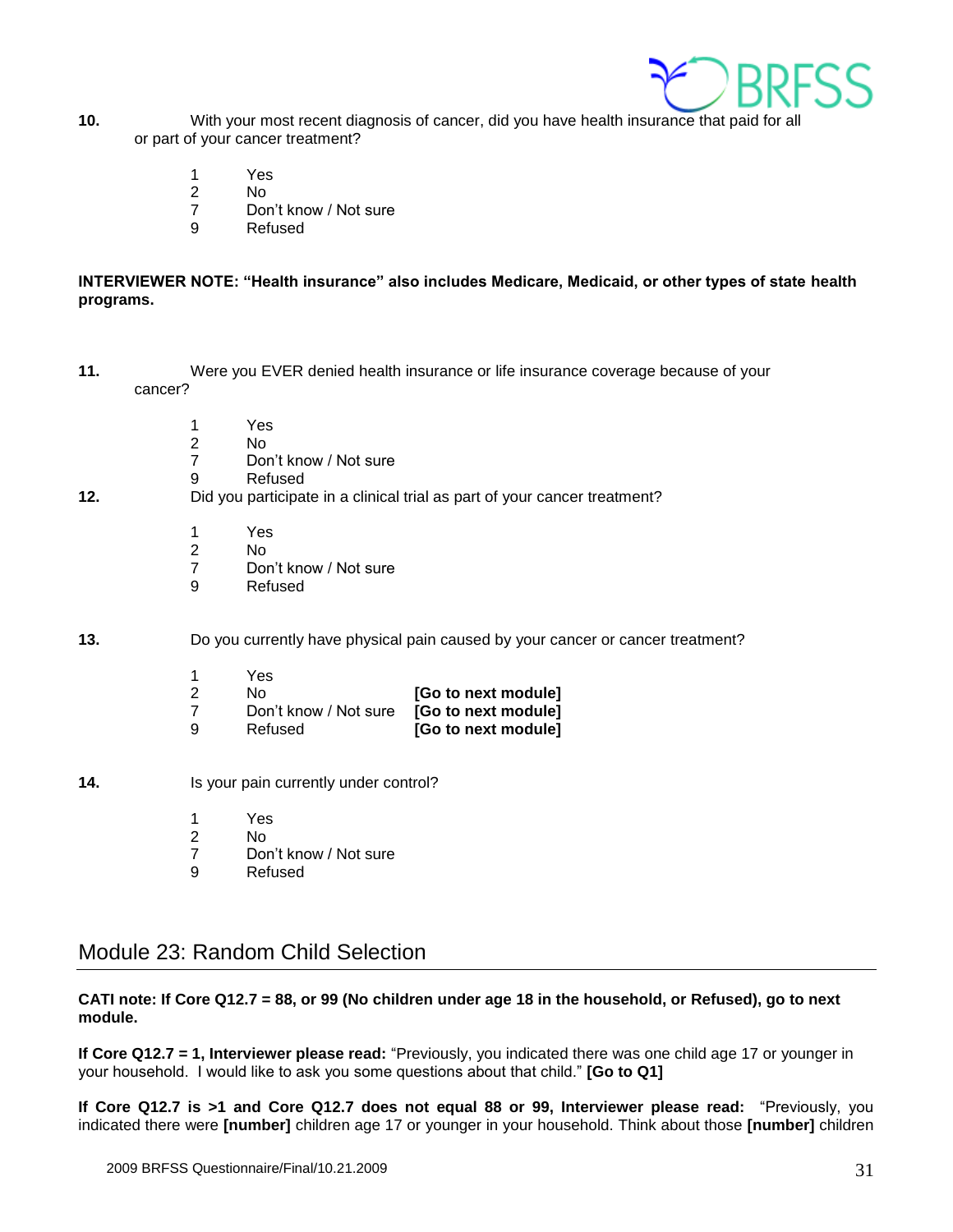

in order of their birth, from oldest to youngest. The oldest child is the first child and the youngest child is the last." Please include children with the same birth date, including twins, in the order of their birth.

#### **CATI INSTRUCTION: RANDOMLY SELECT ONE OF THE CHILDREN. This is the "Xth" child. Please substitute "Xth" child's number in all questions below.**

#### **INTERVIEWER PLEASE READ:**

I have some additional questions about one specific child. The child I will be referring to is the "Xth" **[CATI: please fill in correct number]** child in your household. All following questions about children will be about the "Xth" **[CATI: please fill in]** child."

**1.** What is the birth month and year of the "**Xth**" child?

|         | Code month and year   |
|---------|-----------------------|
| 777777  | Don't know / Not sure |
| 99/9999 | Refused               |

**CATI INSTRUCTION: Calculate the child's age in months (CHLDAGE1=0 to 216) and also in years (CHLDAGE2=0 to 17) based on the interview date and the birth month and year using a value of 15 for the birth day. If the selected child is < 12 months old enter the calculated months in CHLDAGE1 and 0 in**  CHLDAGE2. If the child is  $\geq$  12 months enter the calculated months in CHLDAGE1 and set **CHLDAGE2=Truncate (CHLDAGE1/12).** 

- **2.** Is the child a boy or a girl?
	- 1 Boy
	- 2 Girl
	- 9 Refused
- **3.** Is the child Hispanic or Latino?
	- 1 Yes
	- 2 No
	- 7 Don't know / Not sure
	- 9 Refused

**4.** Which one or more of the following would you say is the race of the child?

#### **[Check all that apply]**

#### **Please read:**

- 1 White
- 2 Black or African American
- 3 Asian
- 4 Native Hawaiian or Other Pacific Islander
- 5 American Indian, Alaska Native
- 6 Other [specify]

#### **Do not read:**

- 8 No additional choices
- 7 Don't know / Not sure
- 9 Refused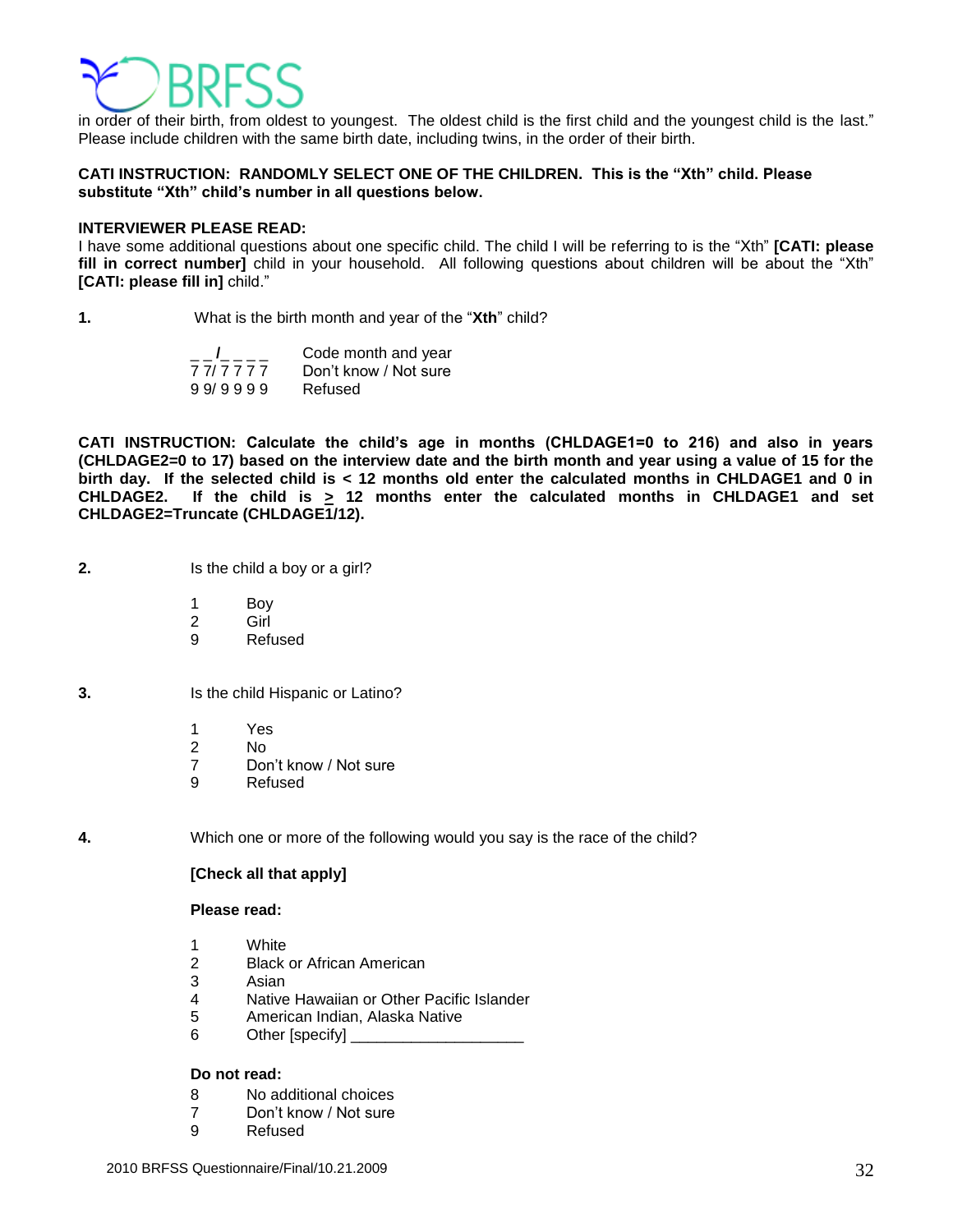

#### **CATI note: If more than one response to Q4, continue. Otherwise, go to Q6.**

**5.** Which one of these groups would you say best represents the child's race?

- 1 White
- 2 Black or African American
- 3 Asian
- 4 Native Hawaiian or Other Pacific Islander
- 5 American Indian, Alaska Native
- 6 Other
- 7 Don't know / Not sure
- 9 Refused

**6. How are you related to the child?** 

#### **Please read:**

- 1 Parent (include biologic, step, or adoptive parent)<br>2 Grandparent
- **Grandparent**
- 3 Foster parent or guardian
- 4 Sibling (include biologic, step, and adoptive sibling)
- 5 Other relative
- 6 Not related in any way

#### **Do not read:**

- 7 Don't know / Not sure<br>9 Refused
- **Refused**

## <span id="page-32-0"></span>Section A: Child Health Insurance **(Use randomly selected Child from Module 23)**

**A.1** Does this child have any kind of health care coverage including health insurance, prepaid plans such as HMO's or government plans such as Medicaid, military coverage, Indian Health or the Native Alaska Health Service?

- 1 Yes
- 2 No **skip to A.4**
- 7 Don't know/Not sure
- 9 Refused

#### **A.2** Is this child's health insurance Medicaid or Denali KidCare?

**Help Screen: Medicaid refers to a medical assistance program that provides health care coverage to low income and disabled persons. The Medicaid program is a joint federal-state program that is administered by the state. Private health insurance refers to any type of health insurance, including health maintenance organizations (HMO) other than public programs. These plans may be provided in part or fully by the person's employer or union, or purchased directly by the individual.**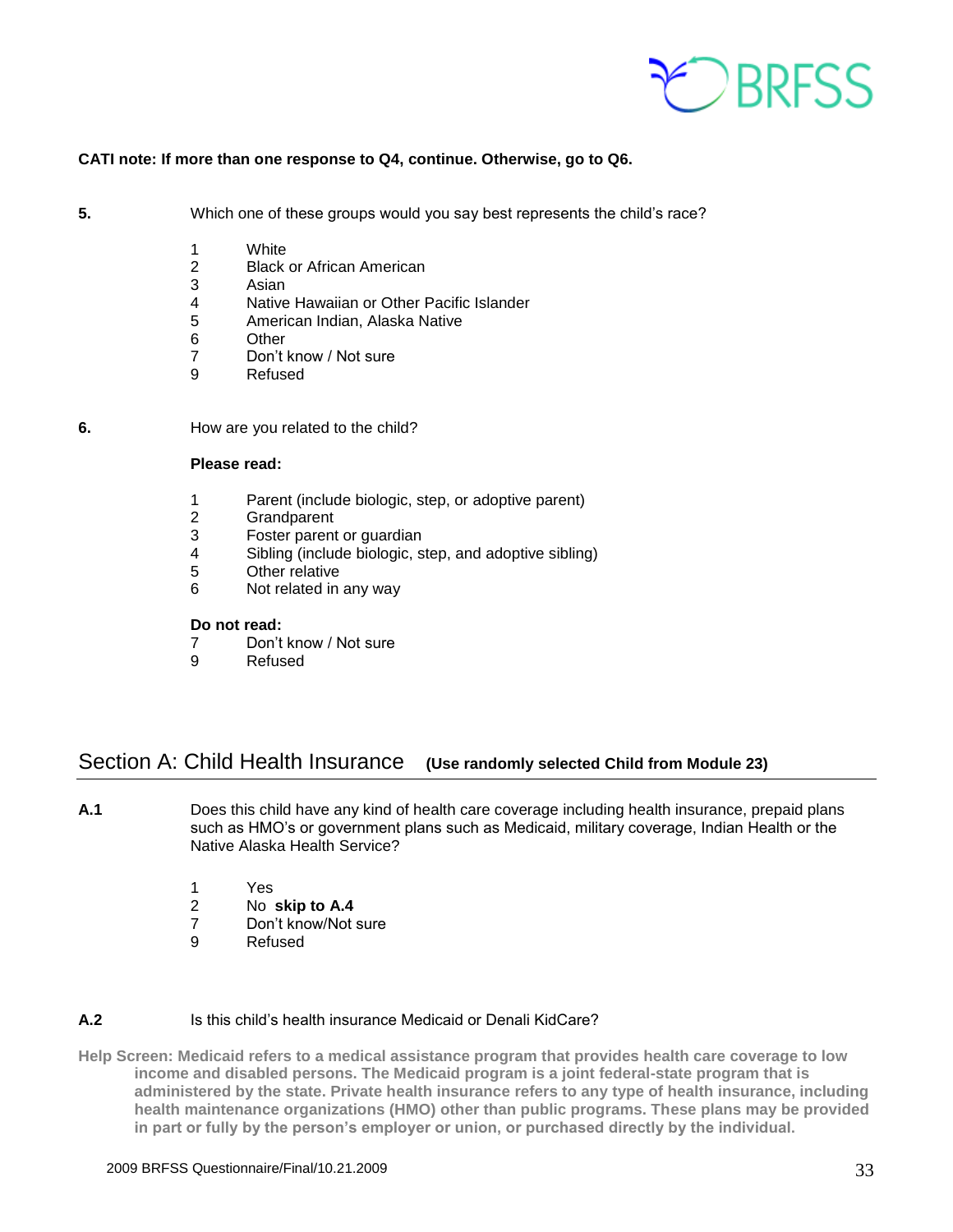

- 2 No
- 7 Don't know<br>9 Refused
- **Refused**
- **A.3** During the past 12 months was there any time when this child was not covered by ANY health insurance?
	-
	- 1 Yes **skip to A.5** 2 No **skip to A.5**
	- Don't know skip to A.5
	- 9 Refused **skip to A.5**
- **A.4** During the past 12 months was there any time when this child had health coverage?
	- 1 Yes
	- 2 No
	- 7 Don't know
	- 9 Refused

**A.5** During the past 12 months did this child see a doctor, nurse, or other health care professional for any kind of medical care, including sick-child, well child check ups, physical exams or hospitalizations?

- 1 Yes
- 2 No<br>7 Dol
- Don't know
- 9 Refused

**A.6** During the past 12 months did this child receive all the medical care he/she needed?

- 1 Yes **go to Section B**
- 2 No **go to A.7**
- 7 Don't know **go to Section B**
- 9 Refused **go to Section B**

**A.7** Why did your child not get all the medical care needed?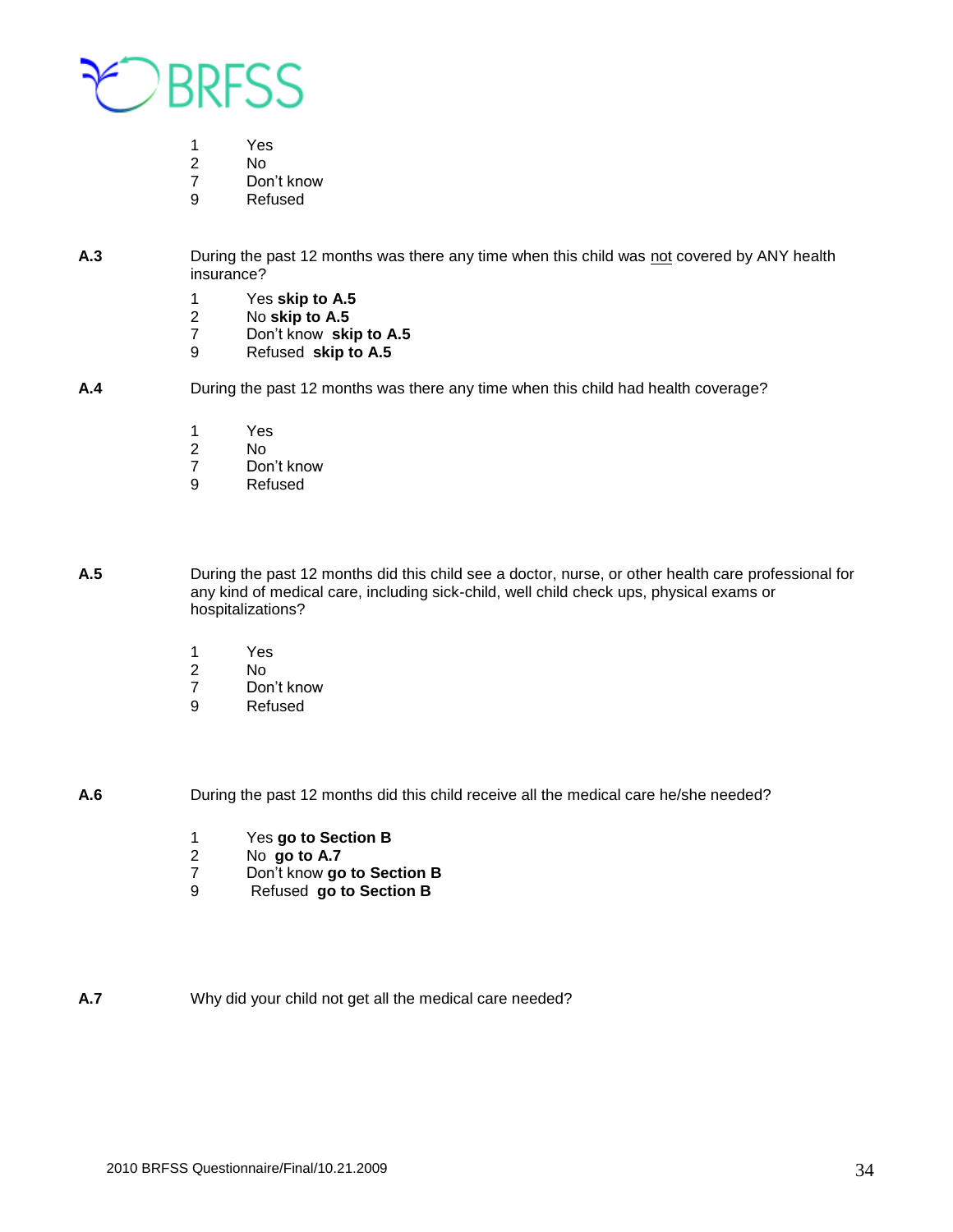

**Mark all that apply. Read responses only if necessary.**

- 1 Cost too much
- 2 No insurance
- 3 Health Plan problems
- 4 Can't find doctor who accepts child's insurance.
- 5 Not available in area/transportation problems.
- 6 Not convenient times/couldn't get appointment.
- 7 Doctor did not know how to treat or provide care.
- 8 Dissatisfaction with doctor.
- 9 Did not know where to go for treatment.
- 10 Child refused to go.
- 11 Treatment is ongoing.
- 12 Vaccine shortage.
- 13 Other (specify)
- 77 Don't Know
- 99 Refused

## <span id="page-34-0"></span>Section B: Health care insurance and access

#### **If Q3.1 = 1**

**B.1** Earlier you said you have health care coverage. What type of health care coverage do you use to pay for most of your medical care? Is it coverage through:

[NOTE: IF MORE THAN ONE, ASK "Which type do you use to pay for most of your medical care?"]

#### **Please read:**

- 01 Your employer
- 02 Someone else's employer
- 03 A plan that you or someone else buys on your own
- 04 Medicare
- 05 Medicaid or Medical Assistance
- 06 The military, CHAMPUS or TriCare, or the VA
- 07 Alaska Native Health Service or Indian health Service
- 08 Some other source (Specify)

#### **Do not read:**

- 88 None
- 77 Don't Know/Not Sure
- 99 Refused

#### **If Q3.1 = 2 or 7**

**B.2** Earlier you said you do not have health care coverage or weren't sure you had health care coverage. There are some types of coverage you may not have considered. Please tell me if you have any of the following: Coverage through:

[NOTE: IF MORE THAN ONE, ASK "Which type do you use to pay for most of your medical care?"]

#### **Please read:**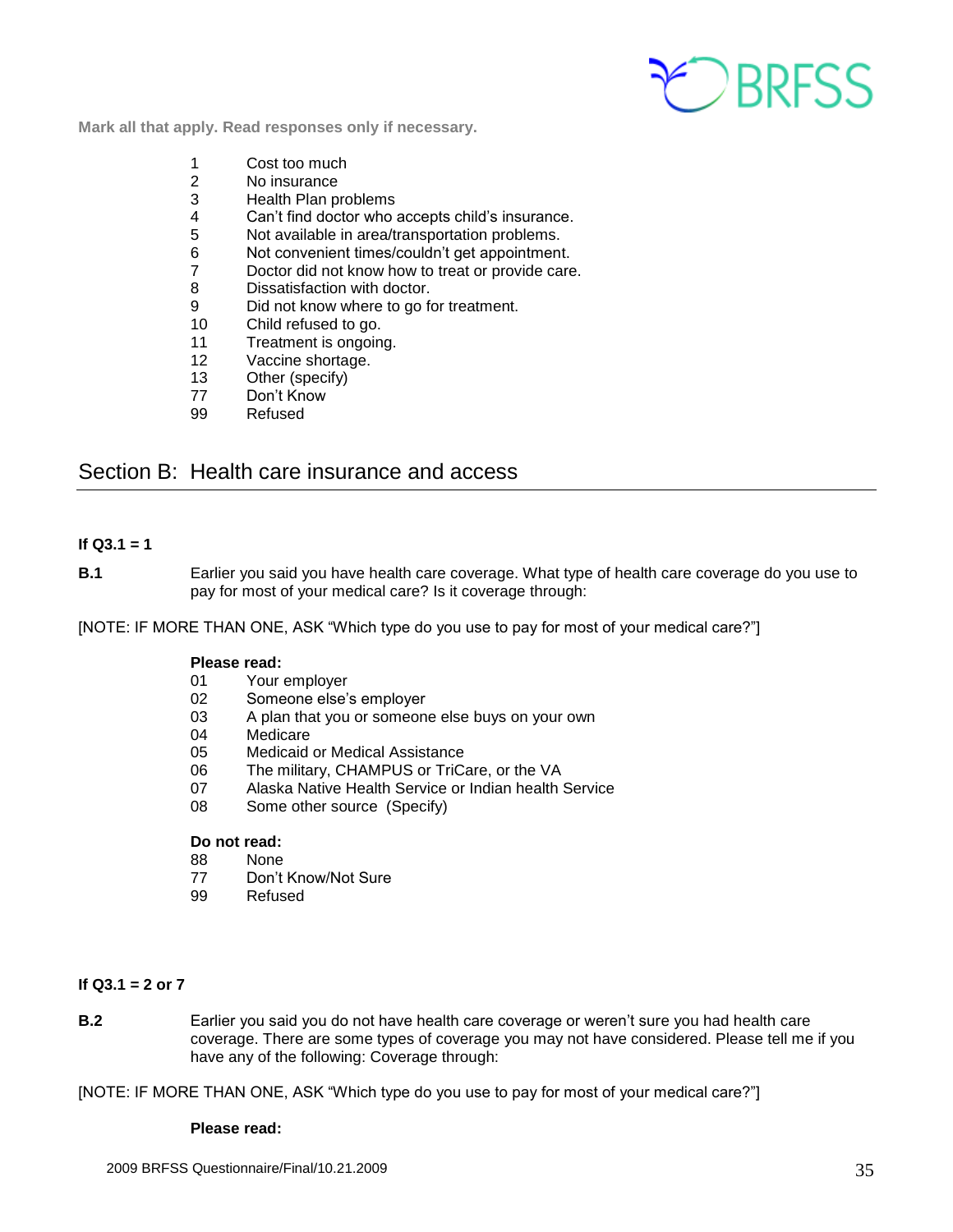

01 Your employer 02 Someone else's employer 03 A plan that you or someone else buys on your own 04 Medicare 05 Medicaid or Medical Assistance 06 The military, CHAMPUS or TriCare, or the VA 07 Alaska Native Health Service or Indian health Service 08 Some other source (Specify)

## **Do not read:**

88 None 77 Don't Know/Not Sure 99 Refused

#### **Asked of all:**

**B.3** In the past 12 months, have you seen a doctor, nurse, or other health professional to get any kind of care for yourself?

- 1 Yes<br>2 No
- 2 No<br>7 Do
- Don't know
- 9 Refused

#### **Asked if Q12.9 < 3**

**D.1** What kind of business or industry do you work in?

- 1 Agriculture/Fishing
- 2 Mining/Oil/Logging/Construction and Manufacturing<br>3 Retail/Wholesale trade and transportation/Utilities
- Retail/Wholesale trade and transportation/Utilities
- 4 Professional and Business Services<br>5 Education and Health Services
- 5 Education and Health Services
- 6 Leisure and Hospitality (restaurants, hotels, etc.)
- 7 Government (federal, state, local, tribal)
- 8 Other (specify)
- 77 Don't Know/Not Sure
- 99 Refused

**C.1** Now I'm going to ask you a question about sexual orientation. Do you consider yourself to be …

Remember, your answers are confidential.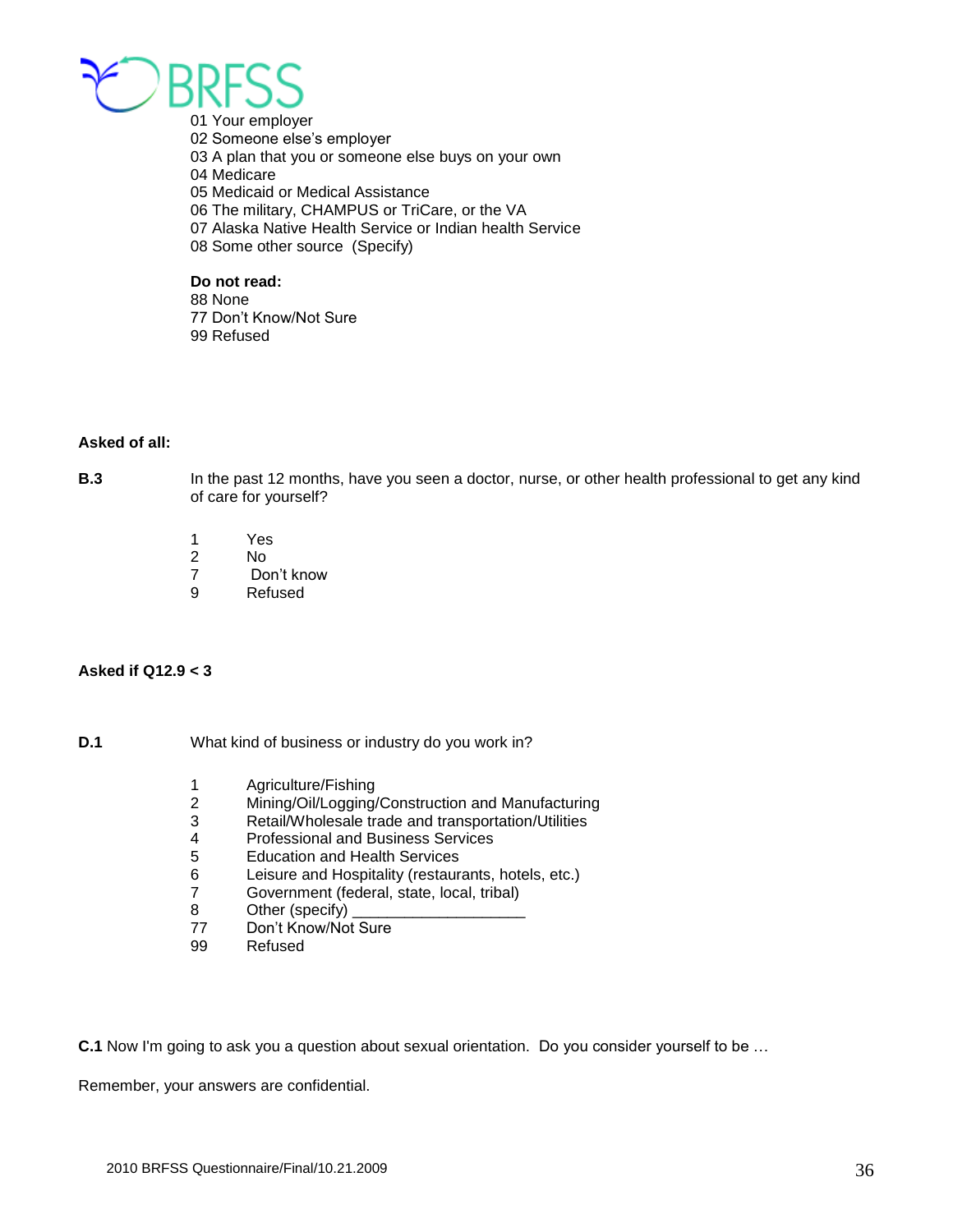

- 1 Heterosexual or straight **IF NEEDED: A person who has sex with and/or is primarily attracted to people of the opposite sex.**
- 2 Homosexual, gay, or lesbian **IF NEEDED: A person who has sex with and/or is primarily attracted to people of the same sex.**
- 3 Bisexual **IF NEEDED: A person who has sex with and/or is attracted to people of either sex.**
- 4 Or something else? (specify?)
- 7 DK/NS
- 9 Refused

## <span id="page-36-0"></span>Section D: Preventive Counseling Services

**F.1** The next two questions are about counseling services related to prevention that you might have received from a doctor, nurse, or other health professional. Has a doctor or other health professional ever talked with you about your diet or eating habits?

- 1 Yes, within the past 12 months<br>2 Yes, within the past 3 years
- Yes, within the past 3 years
- 3 Yes, 3 or more years ago
- 4 No
- 7 DK/NS
- 9 Refused

**F.2** Has a doctor or other health professional ever talked with you about physical activity or exercise?

- 1 Yes, within the past 12 months<br>2 Yes, within the past 3 years
- 2 Yes, within the past 3 years<br>3 Yes, 3 or more years ago
- 3 Yes, 3 or more years ago
- 4 No
- 7 DK/NS
- 9 Refused

## <span id="page-36-1"></span>Section E: Smokeless Tobacco Use

#### **E.1** Have you ever used or tried any smokeless tobacco products such as chewing tobacco, snuff, Iq'mik, or Blackbull? Probe for which.

**\*Include prompt: By smokeless tobacco use we also mean iq'mik (also known as blackbull). Iq'mik is a form of smokeless tobacco that is chewed. It is made by mixing fire-cured tobacco leaves and "punk ash", which is the ash generated by burning a fungus that grows on birch trees.**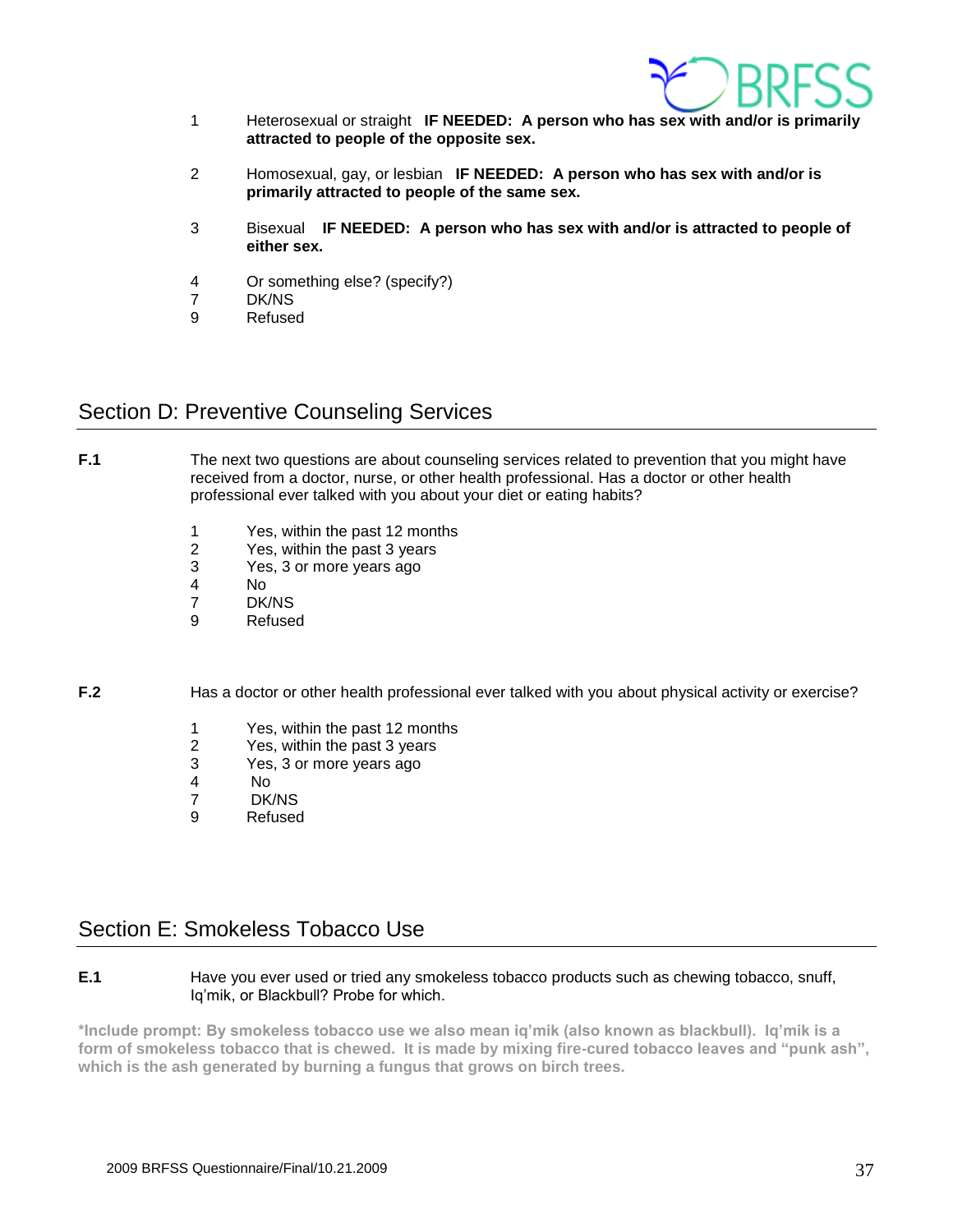

#### **Mark all that apply.**

- 1 Yes, chewing tobacco<br>2 Yes, snuff
- 2 Yes, snuff<br>3 Yes, la'mik
- 3 Yes, Iq'mik or Blackbull<br>4 Yes, other (specify)
	- Yes, other (specify)\_
- 6 Yes, Snus
- 5 No, None **skip to Section F**
- 7 DK/NS **skip to Section F**
- 9 Refused **skip to Section F**

#### **E.2** Do you currently use any smokeless tobacco products such as chewing tobacco, snuff, Iq'mik, or Blackbull? Probe for which.

**\*Include prompt: By smokeless tobacco use we also mean iq'mik (also known as blackbull). Iq'mik is a form of smokeless tobacco that is chewed. It is made by mixing fire-cured tobacco leaves and "punk ash", which is the ash generated by burning a fungus that grows on birch trees.**

#### **Mark all that apply.**

- 1 Yes, chewing tobacco
- 2 Yes, snuff
- 3 Yes, Iq'mik or Blackbull
- 4 Yes, other (specify)\_\_\_\_\_\_
- 6 Yes, Snus
- 5 No, None **skip to Section F**
- 7 DK/NS **skip to Section F**
- skip to Section **F**

**E.3** On how many of the past 30 days did you use smokeless tobacco products?

- $\frac{1}{88}$  Days
- **None**
- 77 DK/NS
- 99 Refused
- **E.4** During the past 12 months have you stopped using smokeless tobacco for one day or l onger because you were trying to quit?
	- 1 Yes **(Skip to E.6)**
	- No.
	- 7 DK/NS<br>9 Refused
	- **Refused**

**E.5** Would you like to quit using smokeless tobacco?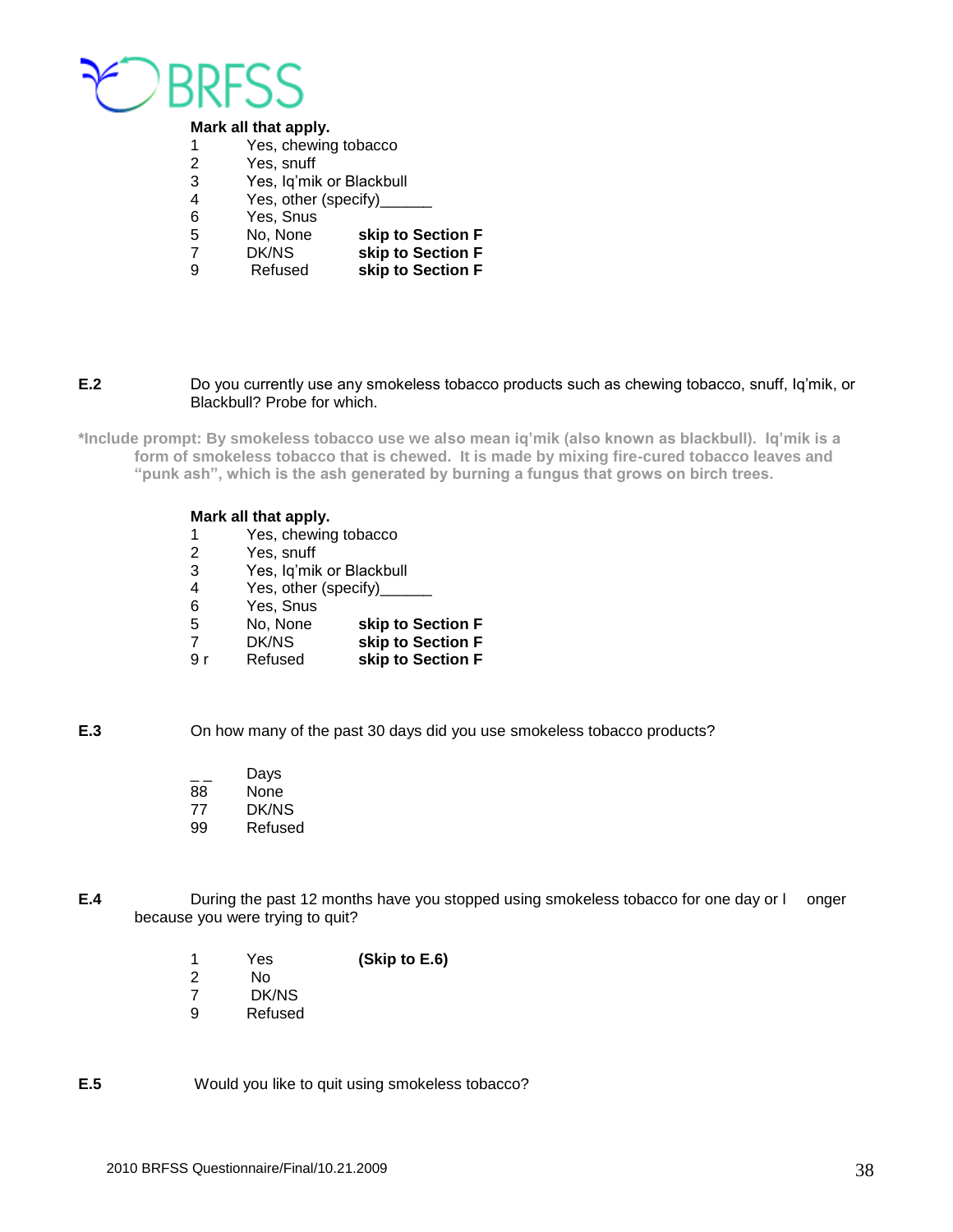

- 1 Yes<br>2 No
- 2 No
- Don't Know/Not Sure
- 9 Refused
- **E.6** In the past 12 months, has any doctor, dentist or other health professional advised you to stop using smokeless tobacco?
	- 1 Yes **Skip to Section F**  2 No 7 DK/NS
	-
	- 9 Refused
- **E.7** In the past 12 months, has any doctor, dentist or other health professional asked if you use smokeless tobacco products such as chewing tobacco, snuff, Iq'mik or Blackbull?
	- 1 Yes
	- 2 No
	- 7 Don't Know<br>9 Refused
	- **Refused**

## <span id="page-38-0"></span>Section F: Smoking Consumption and Addiction

#### **Ask of someday or everyday smokers (Q11.2 < 3)**

| F.1 | During the past 30 days, on how many days did you smoke cigarettes?                                                |                                                                                        |                                                                             | $0 - 30$ |
|-----|--------------------------------------------------------------------------------------------------------------------|----------------------------------------------------------------------------------------|-----------------------------------------------------------------------------|----------|
|     | 77<br>99                                                                                                           | Number of Days<br>DK/NS<br>Refused                                                     | [If $F.1 = 0$ Skip to $F.3$ ]<br>[Skip to section G]<br>[Skip to section G] |          |
| F.2 | On the average, on days when you smoked during the past 30 days, about how many cigarettes<br>did you smoke a day? |                                                                                        |                                                                             |          |
|     | $\overline{7}$<br>9                                                                                                | # of cigarettes<br>Don't know<br>Refused                                               |                                                                             |          |
| F.3 | {How/On the days that you smoke, how} soon after you wake up do you smoke your first cigarette?<br>Would you say   |                                                                                        |                                                                             |          |
|     | 1<br>2<br>3                                                                                                        | Within 5 minutes<br>6 to 30 minutes<br>31 to 60 minutes<br>$\mathbf{r}$ . $\mathbf{r}$ |                                                                             |          |

- 4 After 60 minutes<br>7 Don't know
- Don't know
- 9 Refused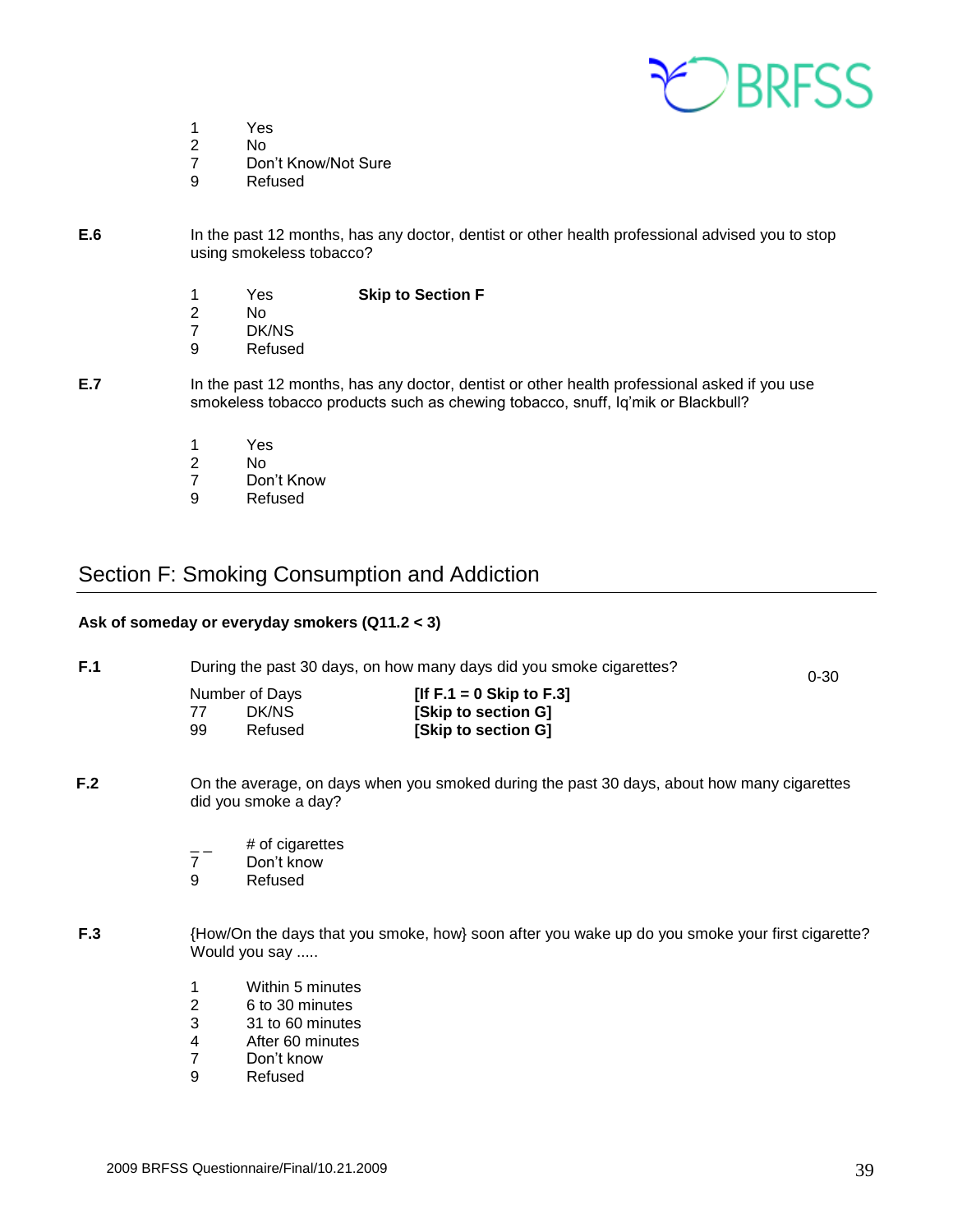

## <span id="page-39-0"></span>Section G: Oral Cancer Exam

#### **G.1** In the past year, have you had a doctor, dentist or dental hygienist check for oral cancer by pulling on your tongue, sometimes with gauze wrapped around it, and feeling under the tongue and inside the cheeks?

- 1 Yes 2 No
- 7 DK/NS
- 9 Refused

## <span id="page-39-1"></span>Section H: K-6, Mental Health

Now, I am going to ask you some questions about how you have been feeling during the **past 30 days**. ..

- **H.1** About how often during the past 30 days did you feel **nervous**  would you say **all** of the time, **most** of the time, **some** of the time, **a little** of the time, or **none** of the time?
	- 1 All
	- 2 Most
	- 3 Some
	- 4 A little
	- 5 None
	- 7 Don't know / Not sure
	- 9 Refused
- **H.2** During the past 30 days, about how often did you feel **hopeless all** of the time, **most** of the time, **some** of the time, **a little** of the time, or **none** of the time?
	- 1 All
	- 2 Most
	- 3 Some
	- 4 A little
	- 5 None
	- 7 Don't know / Not sure
	- 9 Refused

#### **H.3** During the past 30 days, about how often did you feel **restless** or **fidgety**?

#### **[If necessary: all, most, some, a little, or none of the time?]**

- 1 All 2 Most
- 3 Some
- 4 A little
- 5 None
- 7 Don't know / Not sure
- 9 Refused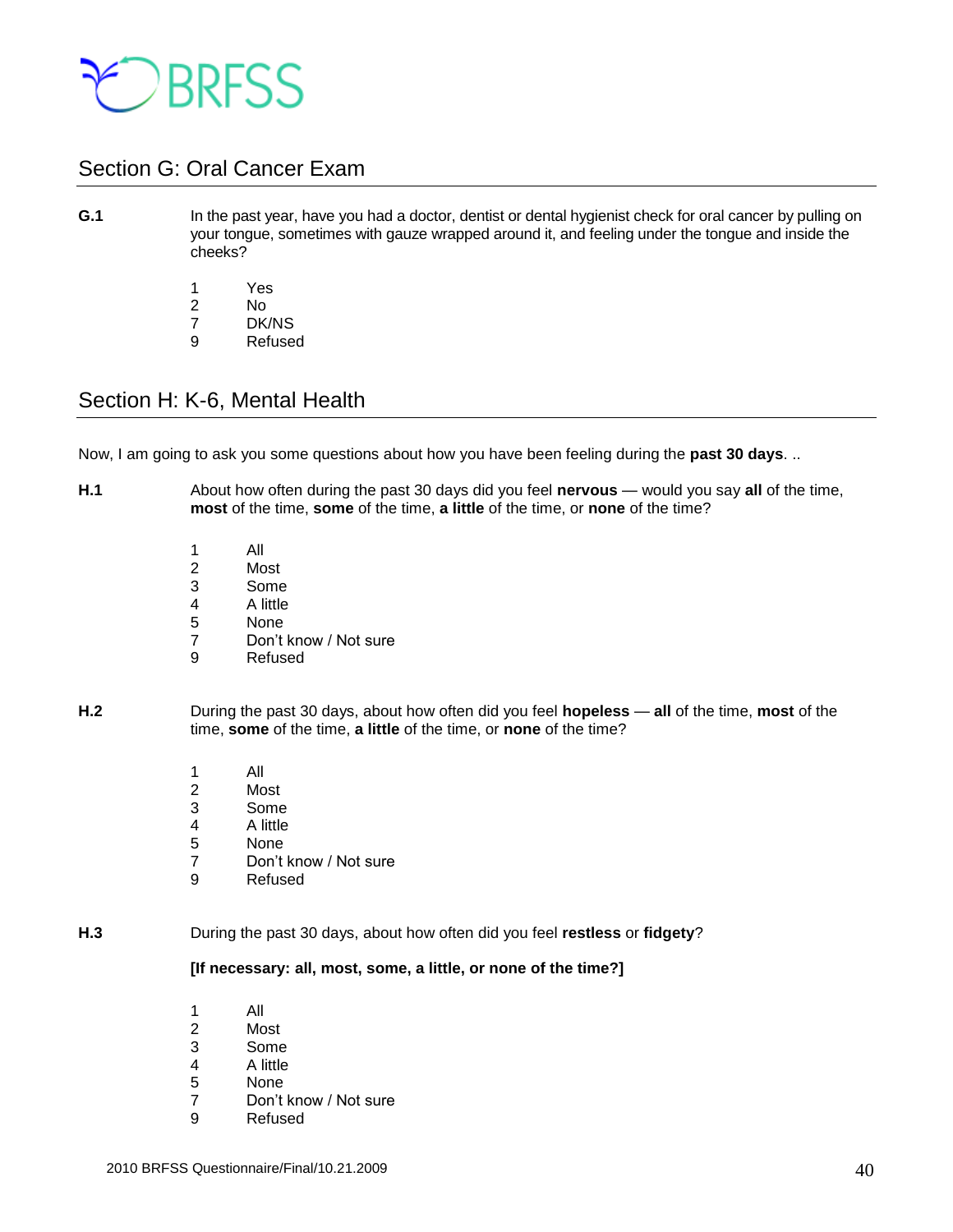

**H.4** During the past 30 days**,** about how often did you feel **so depressed** that nothing could cheer you up?

**[If necessary: all, most, some, a little, or none of the time?]** 

- 1 All
- 2 Most
- 3 Some<br>4 A little
- 4 A little
- 5 None<br>7 Don't
- Don't know / Not sure
- 9 Refused
- **H.5** During the past 30 days, about how often did you feel that **everything was an effort**?

**[If necessary: all, most, some, a little, or none of the time?]** 

- 1 All
- 2 Most<br>3 Some
- 3 Some
- 4 A little
- 5 None
- 7 Don't know / Not sure<br>9 Refused
- **Refused**

**H.6** During the past 30 days, about how often did you feel **worthless**?

**[If necessary: all, most, some, a little, or none of the time?]** 

- 1 All
- 2 Most
- 3 Some<br>4 A little
- 4 A little
- 5 None
- 7 Don't know / Not sure<br>9 Refused
- **Refused**

**H.7** Are you now taking medicine or receiving treatment from a doctor or other health professional for any type of mental health condition or emotional problem?

- 1 Yes
- 2 No
- 7 Don't Know
- 9 Refused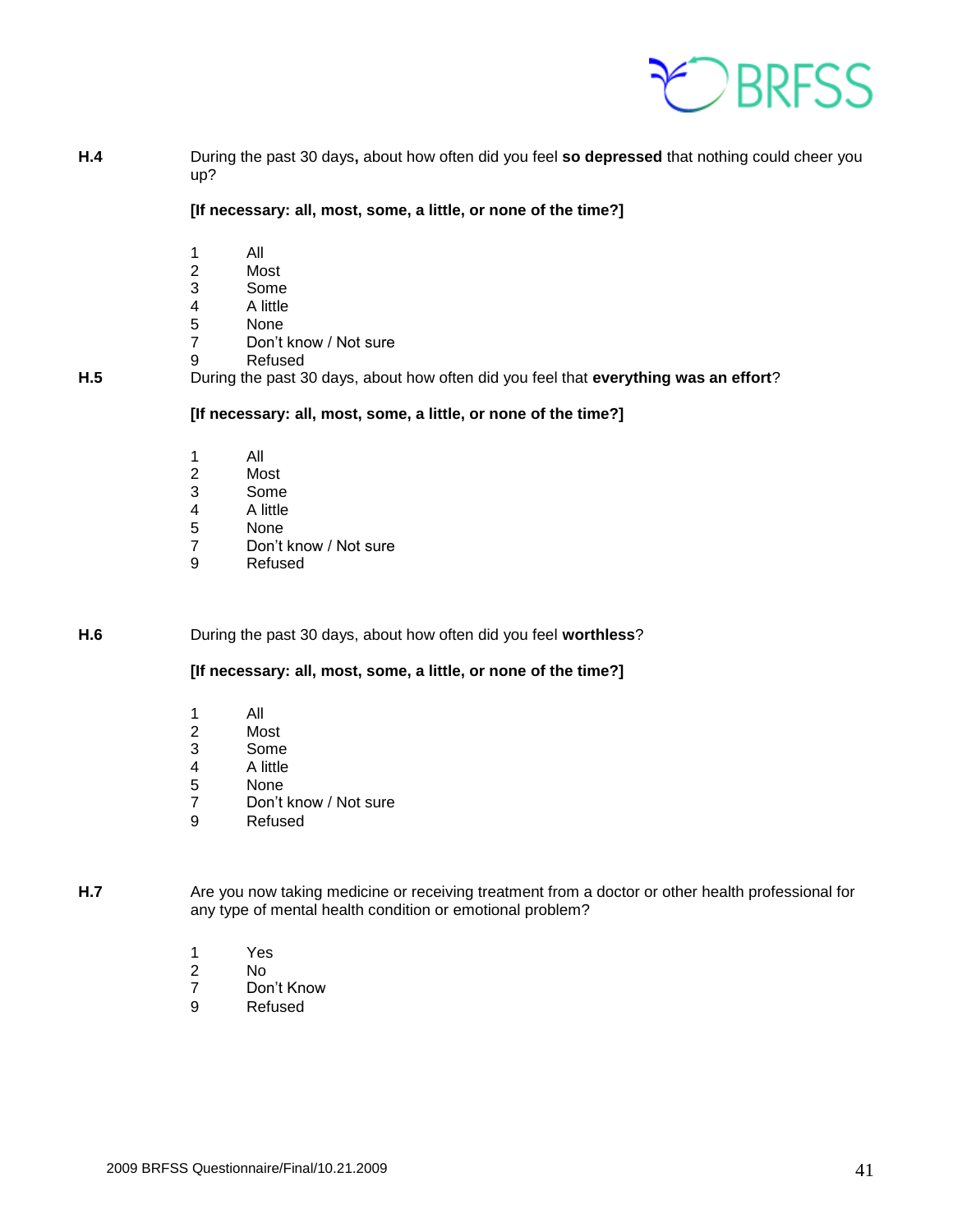

## <span id="page-41-0"></span>Section I: Suicide Ideation

The next section will address issues that may bring forth personal and sensitive concerns regarding your family, friends, colleagues, neighbors or you personally. If these questions create a need for additional information, resources or referral to services for mental health issues and/or concerns about suicide please call the statewide Careline Crisis Intervention phone line at 1-877-266-4357.

- **I.1 During the past 12 months have you ever seriously considered attempting suicide?** 
	- 1 Yes
	- 2 No **(Go to next section)**
	-
	- 7 DK/NS **(Go to next section)**  9 Refused **(Go to next section)**

#### **I.2 During the past 12 months did you ever make a serious plan about how you would attempt suicide?**

- 1 Yes
- 2 No **(Go to next section)**
- 7 DK/NS **(Go to next section)**
- 9 Refused **(Go to next section)**

**I.3 During the past 12 months, how many times did you actually attempt suicide?** 

- 01-76 Number of times
- 77 Don't know/Not sure
- 88 None **(Go to next section)**
- 99 Refused **(Go to next section)**

**I.4** Did any suicide attempt in the past 12 months result in an injury, poisoning, or overdose that had to be treated by a doctor or nurse?

- 1 Yes 2 No 7 DK/NS
- 9 Refused
- 

From time to time the State of Alaska conducts other surveys to collect information that will help us improve our programs and services. May we call you in the future to collect more information on health-related topics?

This means we might call you back within the next year, or invite you to some focus groups in your area. Of course, you can always refuse to participate in future surveys.

May I please have your first name, nickname, or initials, so that we know who to ask for?

May we email you in the future to collect more information on health-related topics?

May I please have your email address?